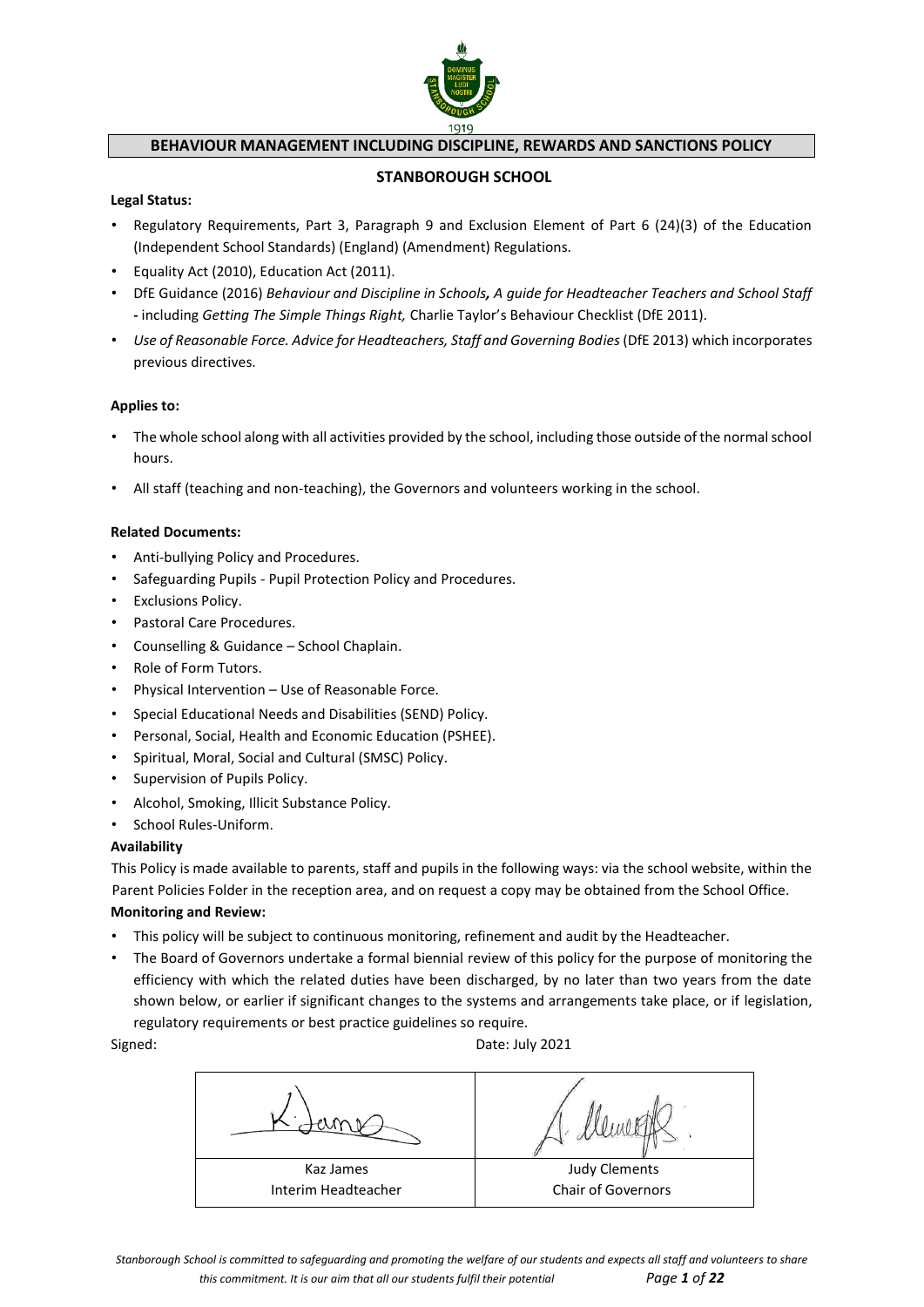# **Basic Principles**

The following principles underlie the discipline policy and should be taken into account in any particular discipline situation.

- The aim of all discipline should be to encourage the development of self-discipline.
- Discipline should lead to community responsibility and respect for self and others.
- Staff should apply rewards and discipline with consistency.
- Parents should be involved wherever realistically possible in the discipline process.
- The emphasis in disciplining should always be on the positive development of the child.

# **Line of Responsibility**

- Class teacher: the class teacher should take initial responsibility for any misdemeanours in his/her classroom. Unless the incident is very serious, punishment should take place first at this level.
- Form teacher: wherever possible, class teachers should inform form teachers of problems they may be experiencing with individual Pupils (this need only be verbal). As form teachers see patterns developing they should counsel with the Pupils and discuss the issue more widely if it is deemed necessary. (Form teachers should also be informed of good work and behaviour, so this can be noted.)
- Senior teacher: a pupil should be referred to the senior teachers in the case of accumulation of problems with an individual teacher or because of a serious issue (e.g. truancy, theft, extreme rudeness, extreme bullying, fighting). They will also automatically be referred to the senior teacher through accumulation of demerits (see below).
- The Senior teacher will investigate and inform the Head Teacher
- Headteacher: the Headteacher should be kept informed of disciplinary problems at all stages: however, as far as possible the Headteacher should not deal with problems on an everyday basis until they become very serious (accumulation of demerit points or referred by senior teacher). In the absence of the senior teacher or the Assistant Headteacher, it may be necessary for the Headteacher to intervene lower down the scale.

# **Implementation**

The Headteacher has overall responsibility for supporting personal, social and emotional development, including issues concerning behaviour. In compliance with DfE Guidance *Behaviour and Discipline in Schools* (2014)*,* we ensure that our professional practice:

- Has a consistent approach to behaviour management.
- Has at least weekly whole school discussions about children's behaviours and records behaviour strategies in online behaviour management logs.
- Ensures a strong school leadership.
- Supports teachers with classroom management.
- Implements rewards and sanctions; behaviour strategy and the teaching of good behaviour.
- Provides support to children to self-manage their behaviours, taking into account all aspects of the child and why they are displaying certain behaviours.
- Provides staff development and support.
- Ensures support systems are in place for pupils.
- Liaises with parents and other agencies.
- Manages Pupils' transition.
- Has clear, well organised working practices along with maintaining its facilities to a high standard;
- Takes appropriate disciplinary action against pupils who are found to have made malicious accusations against staff.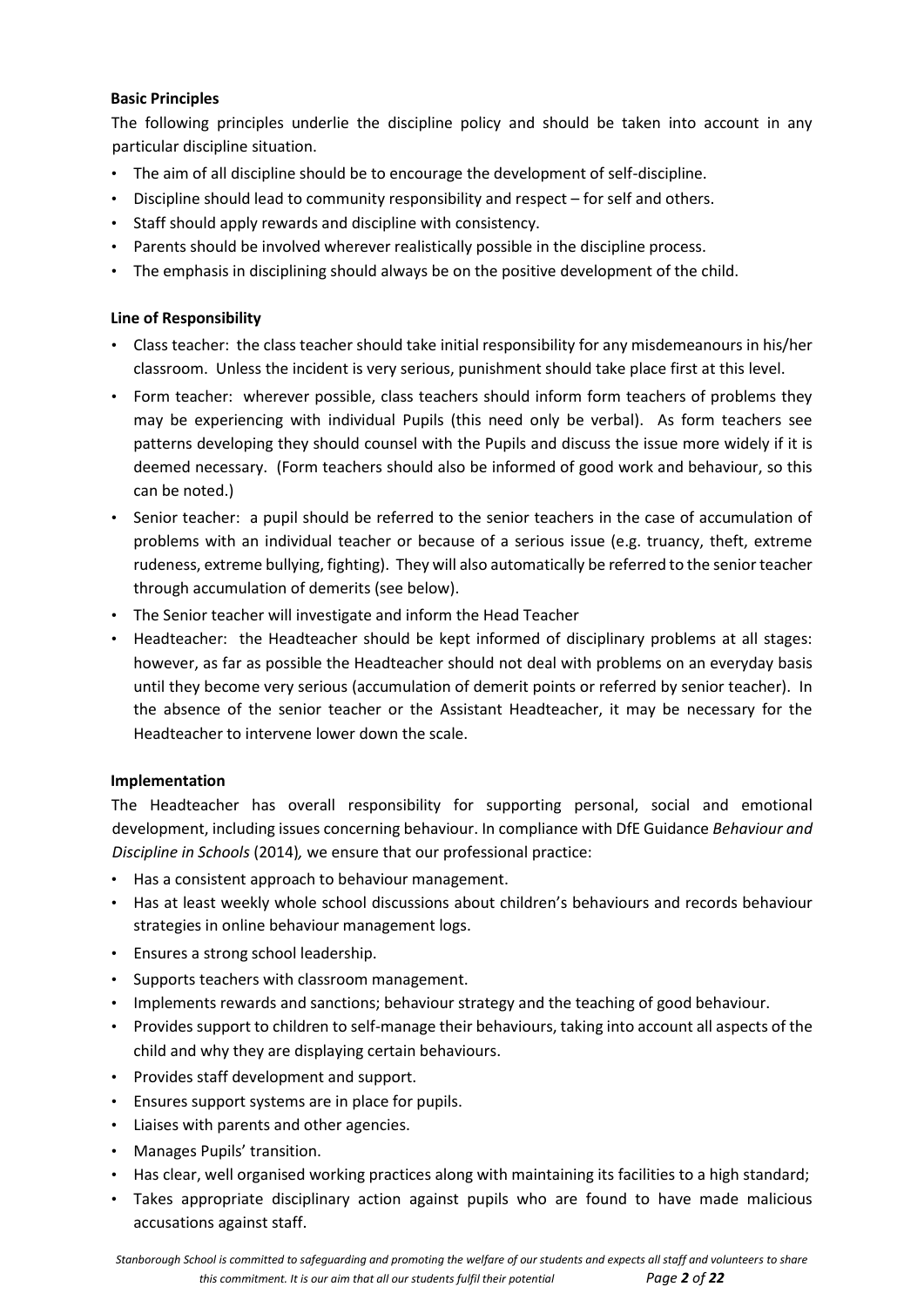- Fulfils its duties under both the Equality Act 2010 and the Special Educational Needs and Disability Code of Practice (DfE 2014): 0 to 25 years: statutory guidance for organisations who work with and support children and young people with special educational needs and disabilities.
- This includes issues related to pupils with special educational needs or disabilities and provides reasonable adjustments for these pupils.

Our school makes the relevant information available to comply with the above. Our policies, working practices, documentation and record keeping support the implementation outlined above.

The Behaviour Management Policy is dove-tailed with the Anti-bullying Policy (with support for the victim and the bully) and makes it clear what the sanctions are for bullying.

# **Statement of Intent**

At Stanborough School we are committed to promoting the highest standards of behaviour and to ensuring those standards of behaviour are monitored and maintained so that the stated aims of the school can be achieved. It is crucial that we foster and develop an atmosphere in which pupils can learn and that we create a climate in which pupils not only know exactly what standards of behaviour are required of them, but appreciate that it is one in which relationships are based on mutual respect. To this end each pupil will be made aware of our school's expectations that will be displayed in classrooms and printed in the pupil planners.

This policy includes details of:

- How we promote good behavior amongst pupils, including the rewards system.
- The sanctions we adopt in the event of pupil misbehavior.

In formulating our Behaviour Policy, we first define the terms, 'behaviour' and 'discipline'. Good behaviour is conduct that assists the school to fulfil its function. Discipline is the system of rules for good behaviour that aims to develop self-discipline in pupils and creates the conditions for an orderly community in which effective learning can take place. Discipline is the system and ethos, therefore, which aims to cultivate in pupils an acceptance and recognition of responsibility for their own decisions and actions together with the consequences. As part of our Behaviour Policy our school believes that all children and adults have the right to live in a supportive, caring environment in which pupils feel safe and free from bullying and harassment that may include cyber-bullying and prejudicebased bullying related to special educational need, sexual orientation, sex, race, religion and belief, gender reassignment or disability (as defined in the Equality Act 2010), and the use of discriminatory language. Bullying can occur through several types of anti-social behaviour. We ensure that pupils are able to understand and respond to risk, for example risks associated with extremism, new technology, substance misuse, knives and gangs, personal relationships and personal safety.

# **Aims**

Stanborough School aims to provide:

- Good adult role models of caring cooperative behaviour.
- The reinforcement of positive attitudes to expectations.
- The celebration of a wide range of achievements.
- An acceptance by all staff of a responsibility for maintaining good discipline.

It is a primary aim of our school that every member of the school community feels valued and respected, and that each person is treated fairly and well. We are a caring community, whose values are built on mutual trust and respect for all. The school behaviour policy is therefore designed to support the way in which all members of the school can live and work together in a supportive way. It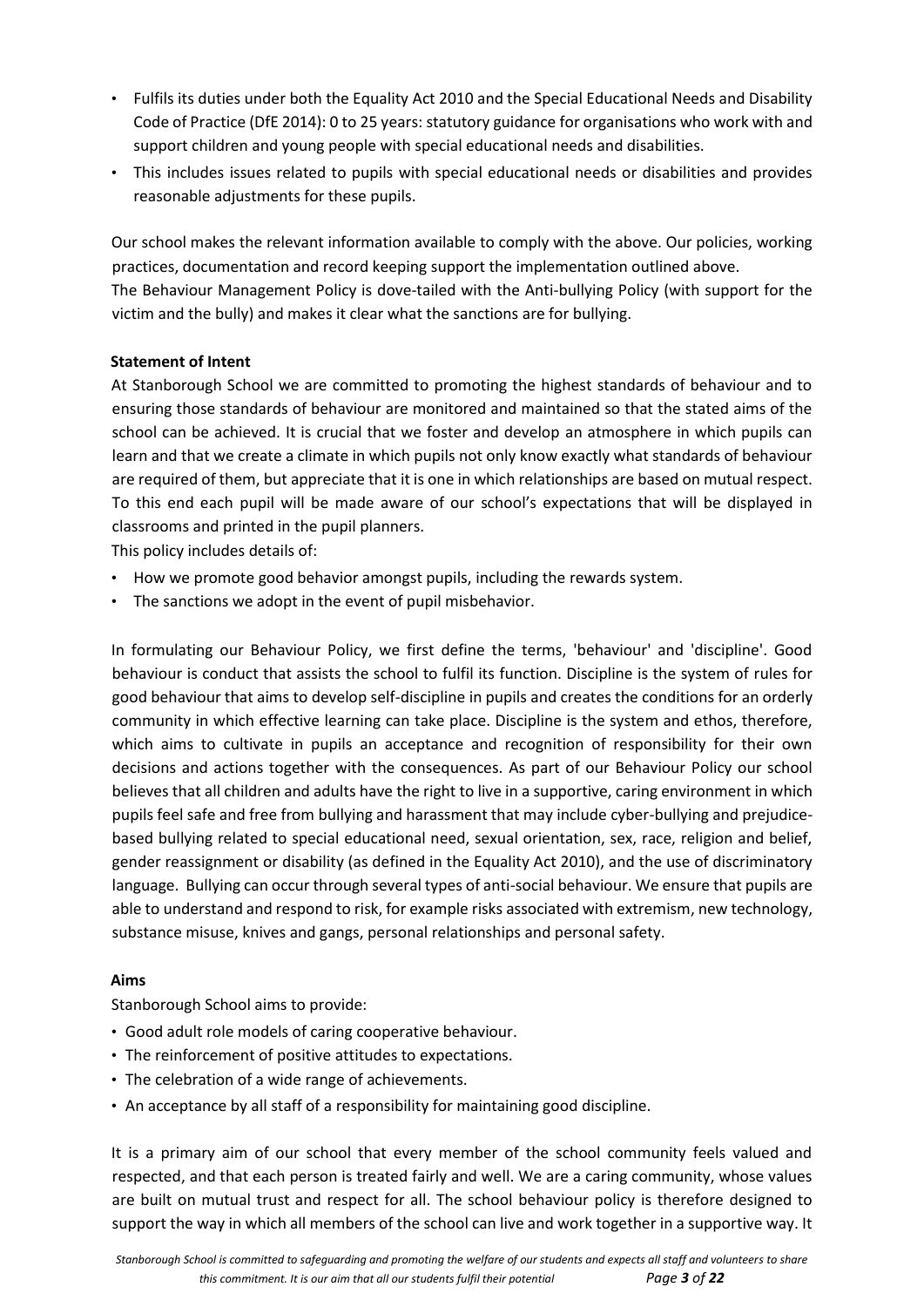aims to promote an environment where everyone feels happy, safe and secure. The primary aim of the behaviour policy is not a system to enforce rules. It is a means of promoting good relationships, so that people can work together with the common purpose of helping everyone to learn.

# **School Ethos**

Stanborough School is expected to be a place where:

- All individuals are respected and their individuality valued.
- Pupils are encouraged to achieve.
- Self-discipline is promoted and good behaviour is the norm.
- Rewards and sanctions are applied fairly and consistently.
- Bullying, disruption and harassment are not tolerated.
- Early intervention is the norm.
- There is an emphasis on self-discipline.

The ethos of our school is such that all who come here are valued as individuals in their own right. Pupils are given clear guidance as to what is, and is not, acceptable behaviour, so that they can develop their own moral code. It is important that each person is treated fairly and is shown respect by other pupils and adults. Pupils should never be allowed to feel that sexism, elitism, racism etc. are acceptable. We expect all members of our school – pupils, parents and staff – to keep to the guidelines, requiring these to be applied consistently. All members of staff have an important role to play in promoting good behaviour. A particular strength is our approach to Spiritual, Moral, Social and Cultural Education (SMSC).

# **The Role of the Headteacher**

The Headteacher's role is to determine the detail of the standard of behaviour acceptable to the school, having responsibility for maintaining day-to-day discipline in the school, which will include making rules and provision for enforcing them. The Headteacher has overall responsibility for supporting personal, social and emotional development, including issues concerning behaviour. Support for staff faced with challenging behaviour is also an important responsibility of the Headteacher who is expected to:

- Promote self-discipline and proper regard for authority among pupils.
- Encourage good behaviour and respect for others and prevent all forms of bullying pupils.
- Ensure that the standard of behaviour is acceptable.
- Regulate the conduct of pupils.
- Makes provision for continuous professional development with reference to: positive behaviour management, physical intervention (the use of reasonable force) and anti-bullying procedures.
- Have an understanding of current legislation, research and philosophy on promoting positive behaviour and on handling pupils' behaviour where it may require additional support.
- Be able to access relevant sources of expertise on promoting positive behaviour within the curriculum for supporting personal, social and emotional development.
- Familiarise new staff members with the school's behaviour policy and guidelines for behaviour.

#### **The Role of All Members of Staff**

All members of staff are expected to encourage good behaviour and respect for others in Pupils and to apply all rewards and sanctions fairly and consistently. Staff are also responsible for ensuring that the policy and procedures are followed, and consistently and fairly applied. Well-planned, interesting and demanding lessons make a major contribution to good discipline. The school has clear policies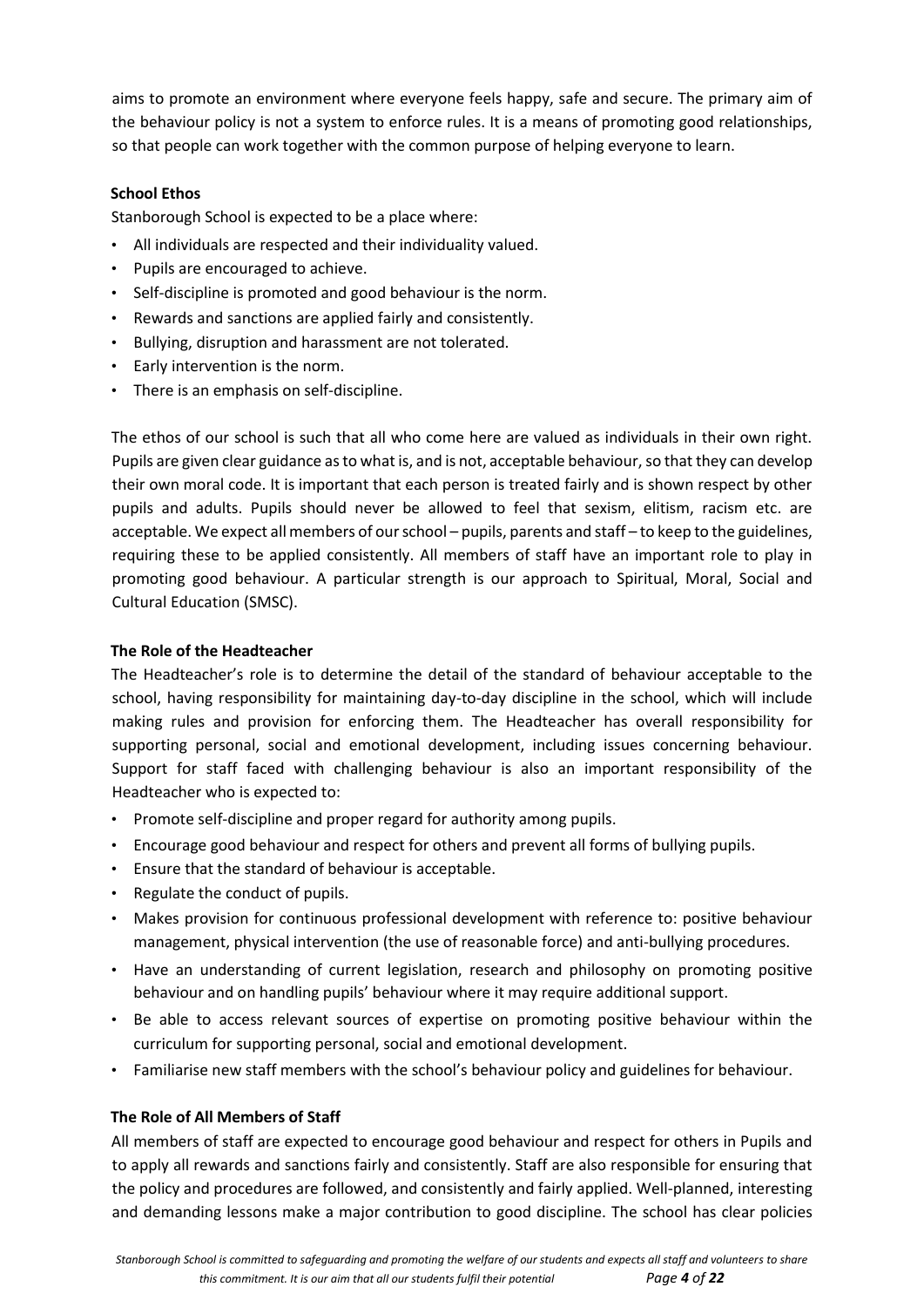concerning teaching and learning. Staff are supported with effective classroom management strategies to ensure effective behaviour management (See Managing and Changing Pupils' Behaviour Document). Staff need to recognize that codes for interacting with other people vary between cultures, and staff need to be aware of, and respect, those used by all members of the school. All staff need to provide a positive model of behaviour by treating Pupils, parents and one another with friendliness, care and courtesy. Through regular discussions at staff meetings and briefings regarding children's behaviours, the school endeavours to ensure that staff apply all standards fairly and consistently. Any children with specific behaviour issues will have their behaviour monitored and recorded electronically as part of a Pastoral Support Plan (PSP).

#### **The Class Teacher and Classroom Management Support**

The class teacher has prime responsibility for pastoral care. Teachers will take responsibility for maintaining good behaviour within their classroom and throughout the school if needed. The school has clear policies concerning teaching and learning. Staff are supported with effective classroom management strategies to ensure effective behaviour management. Within the classroom, children will be given the opportunity to take responsibility and to use their initiative for the good order of the class. The general practice of classroom management involves many rewards being given to children on a daily basis. These include verbal praise, written remarks about good work, stickers/stars, sending children with their work to other teachers/Headteacher and a points or house system. School reports are also seen as a means of constructive praise.

#### **The Role of Parents**

Stanborough School strongly encourages an ethos and culture whereby there is clear communication with, and the support of parents. Parents are expected to take responsibility for the behaviour of their child both inside and outside the school. We try to build a supportive dialogue between the home and the school, and we inform parents immediately if we have concerns about their child's welfare or behaviour. We work in partnership with parents to address recurring unacceptable behaviour, using observation records to help us to understand the cause and to decide jointly how to respond appropriately. By working collaboratively with parents, Pupils receive consistent messages about how to behave at home and at school. We expect parents to encourage their children to support the school rules, their child's learning, and to co-operate with the school, as set out in the home– school agreement.

It is also an offence under section 547 of the Education Act 1997 for any person (including a parent) to cause a nuisance or disturbance on school premises. Parents should not become angry publically, and if they have a problem this should be dealt with in privacy. If parents were to show aggressive or abusive behaviour, it can present a risk to staff and children. If there are any concerns about the behaviours of parents or visitors, they are required to leave the premises. If there is a court order against a parent seeing their child, the school will abide by the conditions of the Order. School premises are private property and parents will generally have permission from the school to be on school premises. However, in cases of abuse or threats to staff, Pupils or other parents, schools may ban parents from entering the school. For example, a parent who has been banned from entering the school premises is trespassing if he or she does so without permission and the police will be called. All adults, including staff, parents and visitors, are expected to behave in a manner which is in line with and supportive of our school ethos.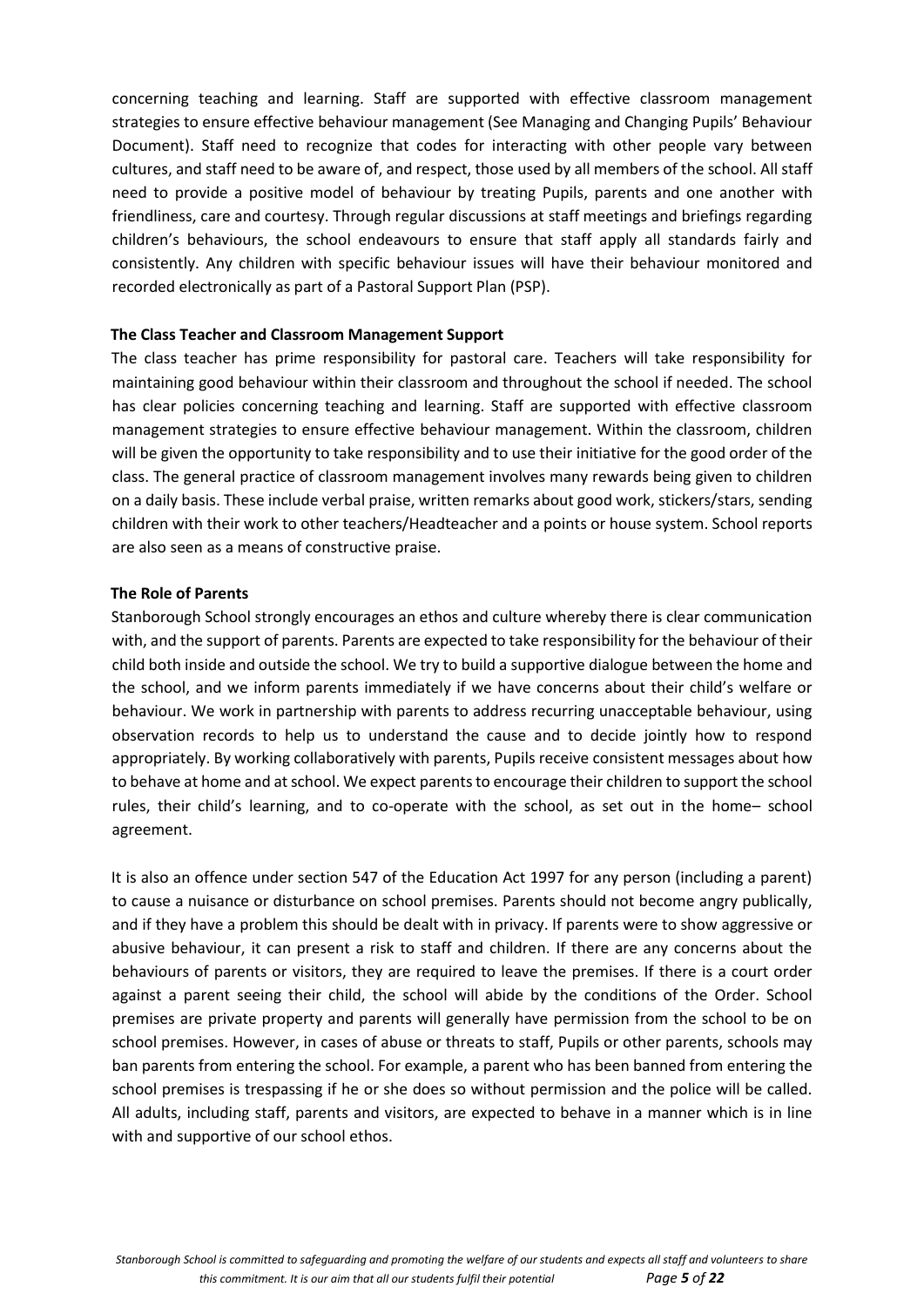# **Other Agencies**

Stanborough School has access to counselling facilities, educational psychologists and the educational welfare service at the local authority. The school has a good working relationship with Hertfordshire local authority and complies with their safeguarding procedures.

# **Standards of Behaviour**

Stanborough School demands high standards of behaviour and endeavours to encourage good habits of work and behaviour from the moment a Pupil enters the school. All staff are expected to promote good behaviour and self-discipline amongst Pupils and to deal appropriately with any unacceptable behaviour. Punctual attendance at school and lessons is required. It is appreciated that there will be variations in staff acceptance and tolerance of Pupils' behaviour in class depending on the nature of the class and content of the lessons, but behaviour that does not allow constructive teaching and learning is unacceptable. All staff have a duty to ensure that disruption is not tolerated.

# **The School Environment**

We are well aware of the impact of the Stanborough School environment on the behaviour of our Pupils. If we are to raise self-esteem and demonstrate the value of each individual member of our school then we must make sure that this is reflected in the appearance of the school. The care and sensitivity with which Pupils' work is displayed both in the classroom and throughout the school will radically affect the feeling of welcome and ownership by all. Staff will have a commitment to the appearance of the school buildings by picking up litter, noting displays coming adrift and removing items left lying around. The Pupils will also be encouraged to be similarly aware so that they feel they personally have a responsibility for keeping the school clean, tidy and attractive. Pupils showing pride in their own classroom and cloakroom is the first step towards this.

#### **The Role of the Pupils**

Pupils are expected to take responsibility for their own behaviour and will be made fully aware of the school policy, procedures and expectations. Pupils also have a responsibility to ensure that incidents of disruption, violence, bullying and any forms of harassment are reported. At Stanborough School we recognise that every Pupil has the right to feel safe, to learn and to be treated with respect. Linked to those rights are the following responsibilities:

#### **In the Classroom:**

Pupils at Stanborough School are expected to:

- Arrive at lessons on time and properly equipped.
- Enter the classroom in an orderly manner when invited by their teacher.
- Ensure that telephones and other electronic devices are switched off and left at reception or locked in their locker.
- Laptops used for work should be switched off before the teacher instructs for them to be turned on.
- Enter classrooms quietly and sit in the place allocated by their teacher.
- Follow the particular ground-rules established by departments for lessons in which practical work takes place.
- Contribute to the creation of a good learning atmosphere.
- Treat all other Pupils, members of staff and visitors with respect.
- Record all homework set in their Pupil planner.
- Ensure the classroom is left in a tidy state at the end of each lesson.
- Leave the classroom in an orderly manner.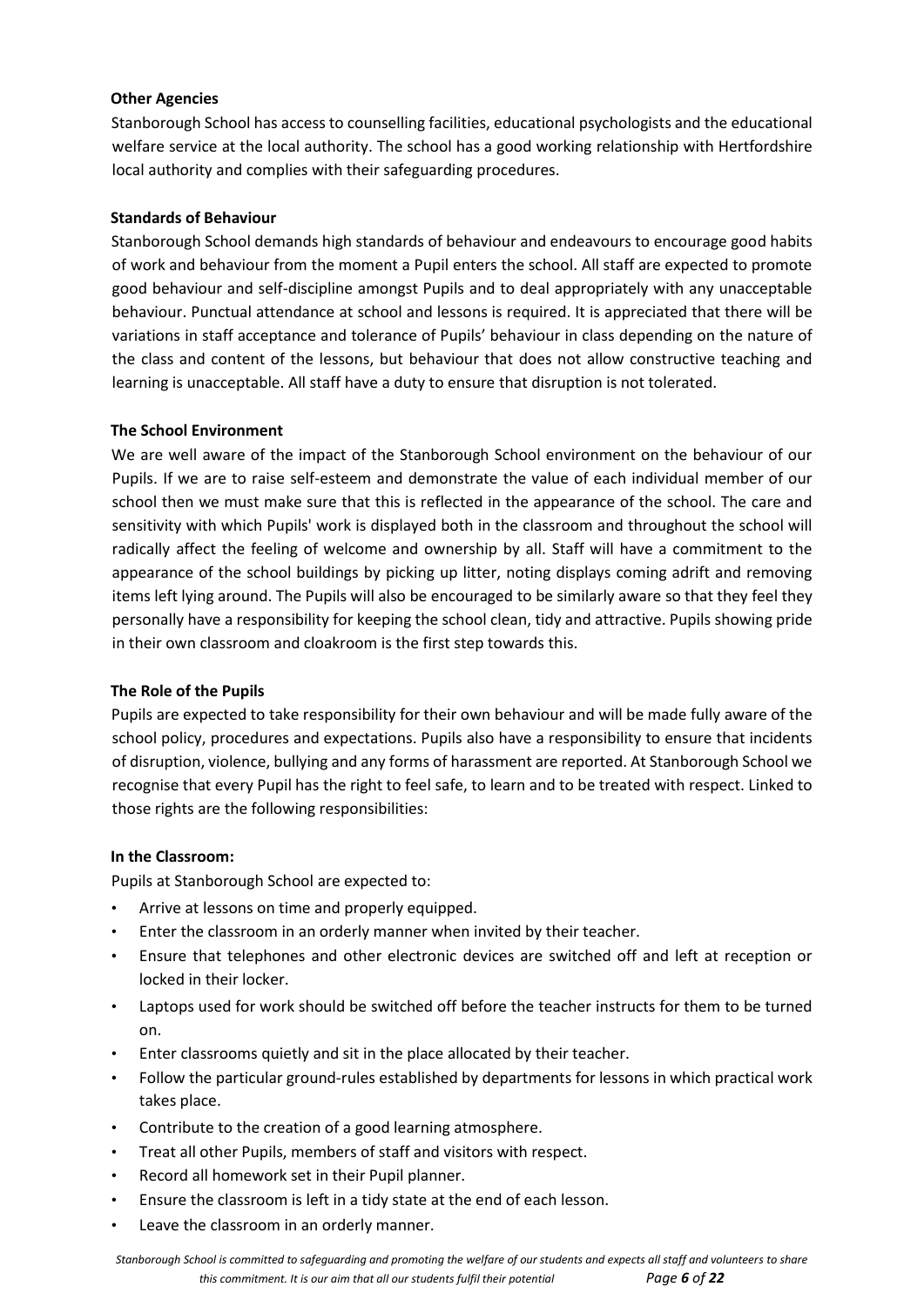# **Behaviour elsewhere:**

It is the responsibility of each Pupil to:

- Move between lessons and around the building and site in a safe and sensible manner.
- Behave in a safe and responsible manner at break and lunchtimes which does not disrupt other lessons that might be taking place at those times.
- Eat and drink only in the Cafeteria. Note that chewing gum is not allowed at school.
- Wear the school uniform correctly and with pride with shirts tucked in and ties done up.
- Take responsibility for their bags and equipment.
- Years 7 to 11 should make use of lockers.
- The school will take no responsibility for electronic devices on site that are not safely secured in lockers including mobile telephones.
- Avoid any interference with the equipment or property of others.
- Look after and take pride in the equipment, facilities and buildings of Stanborough School.
- Adhere to the Home/School Agreement in all respects and in particular with reference to the use of ICT equipment at Stanborough School and to familiarise themselves with the rules on computer use displayed in each room and the ICT Pupil Use Policy.
- Remember that they are ambassadors for Stanborough School and to act accordingly **within and outside the walls of the school.**

# **Behaviour in the Cafeteria:**

Pupils will:

- Go into the cafeteria only at the allocated times.
- Line up for their food in a safe and sensible manner.
- Years 7 to 11 leave bags in lockers and do not take them into the cafeteria.
- Remain seated whilst eating or drinking.
- **Deliver all used plates, cutlery and cups to the designated utensils station when their meal is finished.**

#### **Rewards**

Throughout the school, good behaviour is promoted at all times. Our School believes that it is important to acknowledge and reward in a positive way those who demonstrate a high level of cooperation and good behaviour. We endeavour to raise Pupils' self-esteem by using praise to encourage and acknowledge positive actions and attitudes. Staff should seek every reasonable opportunity to praise Pupils and, where appropriate, reward them for good behaviour and good work. Care should be taken to affirm Pupils who are "always good". They should not feel that the occasional badly behaved Pupil is praised for improved behaviour whilst their own consistent efforts go unmentioned or unrewarded.

#### **General Encouragement**

The importance of offering Pupils encouragement and reward, as and when appropriate, cannot be overestimated. It is easy to see Stanborough School Pupils as able, confident, articulate and selfsufficient and to assume that personal affirmation will matter little to them. Quite the opposite is often the case – beneath an apparently confident persona there often lies an individual who needs quite badly the frequent word of commendation. It is very important, therefore, that all members of the teaching staff should be alert to opportunities for offering, routinely and informally, encouragement and endorsement when a Pupil has done well or has clearly worked especially hard.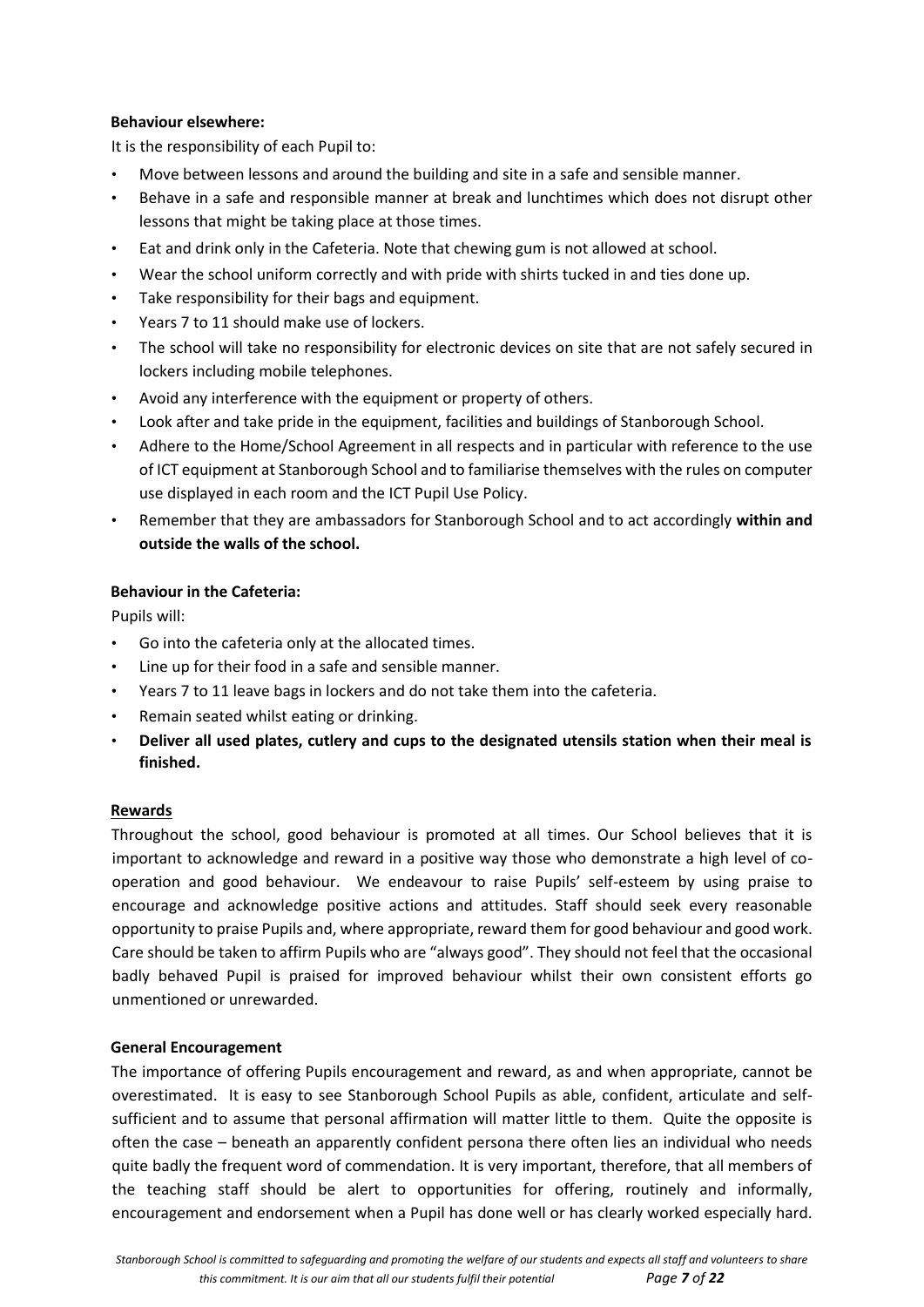In this context written comments when marking academic work should be treated with particular care. In addition to such informal praise and encouragement there are various ways in which notable achievements or contributions can be acknowledged formally. Ultimately we encourage our Pupils to foster intrinsic motivation so that material rewards become redundant.

# **Encouragement and Reward: Formal Practice**

- Certificates for outstanding achievement as recorded in the half termly
- Celebration Assemblies are held termly where different faculties recognised pupils for their effort.
- Honour roll assemblies in recognition of consistent work throughout each half term.
- Post cards of commendation sent home. Displaying pupils' work on noticeboards.
- Merits awarded.
- Pizza lunches for accumulating at least 5 Class merits.

#### **Cups, Trophies and Shields**

There are countless awards for all aspects of school life; for individual and team achievement. These are presented at the Annual Speech Night Evening.

#### **Headteacher Recognitions**

Verbal recognition by the Headteacher following either work of exceptional quality or particular kindness or care is shown to others.

## **Merits**

Merits can be gained for positive individual efforts both inside and outside the classroom (relative to the pupil's ability) or positive behaviour. These are recorded on the school system.

Positive behaviour which could be rewarded with a merit includes:

- Improved behaviour in a particular area.
- Kindness or consideration of others.
- On time to every registration for a half-term.
- Service for others.
- Positive leadership or initiative.
- Responding well in a difficult situation.
- Consistent exemplary behaviour
- Discretionary judgement of teacher (details to be explained).
- Revision notes for class tests. (These must be of a high standard, as they will contribute to the pupil's revision for EOY exams)
- Respect to others
- Academic improvement(moving a grade up)
- Improvement in attitude towards learning
- Consistent improvement in work presentation
	- 1 After receiving 5 merits, and for every ensuing 5 merits, pupils can visit the Merit Shop and redeem their merits. This means that they can buy goods or privileges as listed in the Merit Shop. When merits are cashed in, they should be cancelled and signed for in the pupil's planner by the Form Tutor.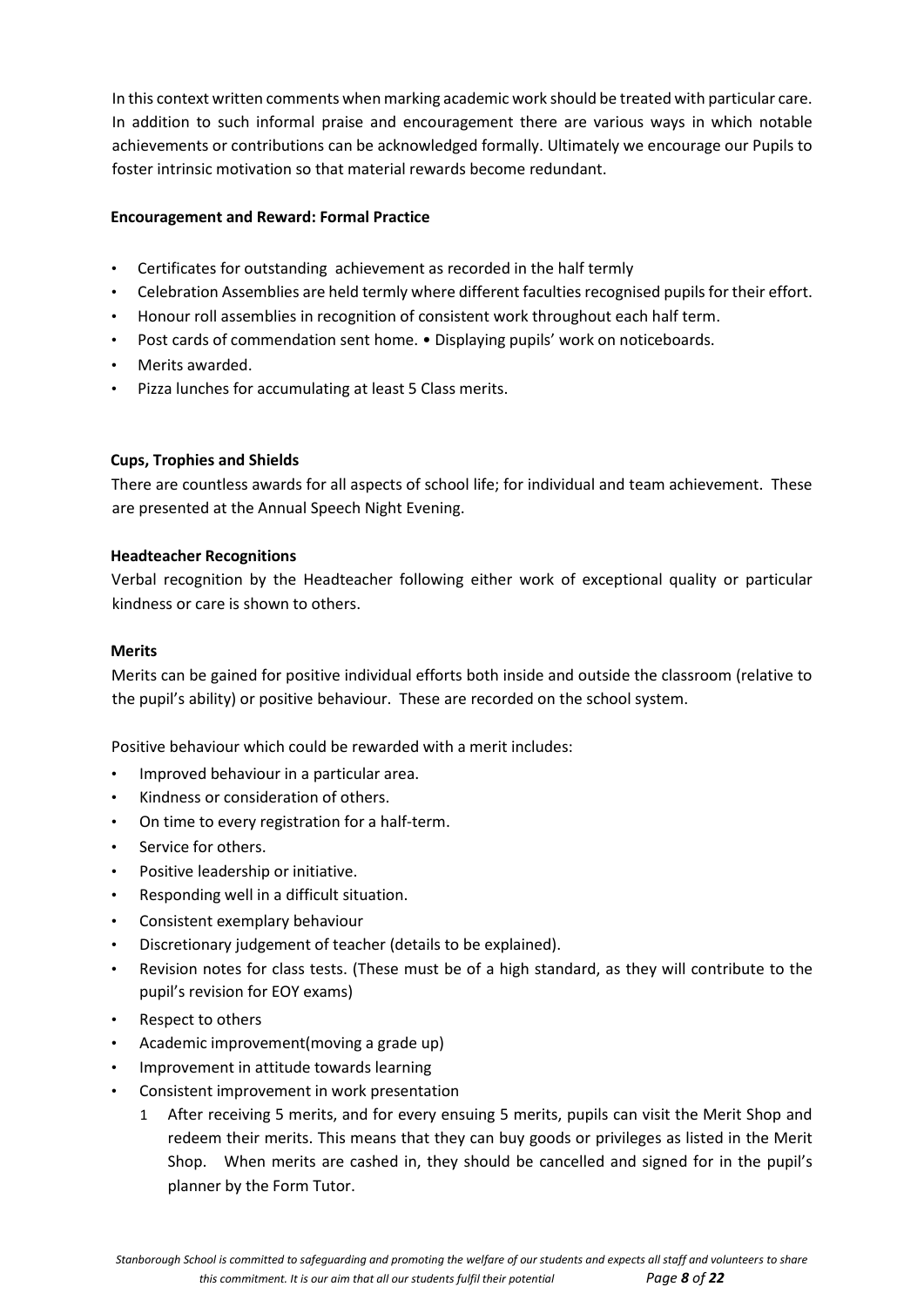- 2 The staff on duty at the Merit Shop record the number of merits that are being cashed in and allow the pupils to choose what they want from what is on offer. Pupils must be encouraged to cash in complete units of merits (e.g 5, 10, 20).
- 3 Those with the highest number of merits will receive awards on Speech Night.
- 4 Every half term the merit cup will be awarded to the class who has received the greatest average number of merits during that period.

Teachers should avoid giving merits to a large number of individuals in a class at the same time. They can give 'class merits' which would count towards the class totals, but not the total of individual pupils. The class merits will be totalled at the bottom of each form's merit totals and where possible a class reward should be given for the most class merits. (List what class rewards could be and specify that the Form Tutor should get the money from the Bursar).

These will be awarded by members of staff to pupils in Years 7 to 11 using the Progresso intranet system. Merits can be awarded for excellent academic achievement or improved effort, for acts of kindness or service to others or notable endeavour in any aspect of school life. When awarding a merit, it should be remembered that what might be a miniscule achievement for one pupil, is a big step forward for another, and the reward should be appropriate to the pupil's individual effort. The Form Tutor will keep a record of the merits awarded for each pupil. The results will be collated at the end of each half term (1 week before the end of half term assembly) and points for merits added to each pupil's Academic Excellence certificate

# **Outstanding Achievement Awards (distinction)**

Pupils are awarded and recognised each Speech Night for maintaining outstanding results in their reports. Effort averages for classwork, behaviour and homework are determined and pupils are celebrated for consistently performing to an outstanding level.

#### **House points**

House points are rewarded for positive individual efforts around school. These are counted up by the PE department. Pupils can earn house points by attending extracurricular clubs as well as participating in sport activities.

#### **Sanctions**

# *It is the policy of Stanborough School to implement disciplinary sanctions that reflect the seriousness of an incident and encourage a change in behaviour/attitude.*

We work constructively with the pupils to help them truly embrace the core values of Stanborough School. Our sanctions are intended to help the individual to develop respect and empathy towards others, as well as a sense of personal responsibility and accountability for their actions.

#### **Letters of apology**

If a pupil has been deliberately malicious to either a member of staff or another pupil, then they will spend time writing a letter of apology to the other individual.

#### **Lunchtime clean up**

If pupils are not showing good behaviour, they may be given lunch time clean up duties. An example is where two pupils have an altercation and they are given a joint task to do, whereby they are required to work together to clean up the cafeteria. Both will also be given a demerit.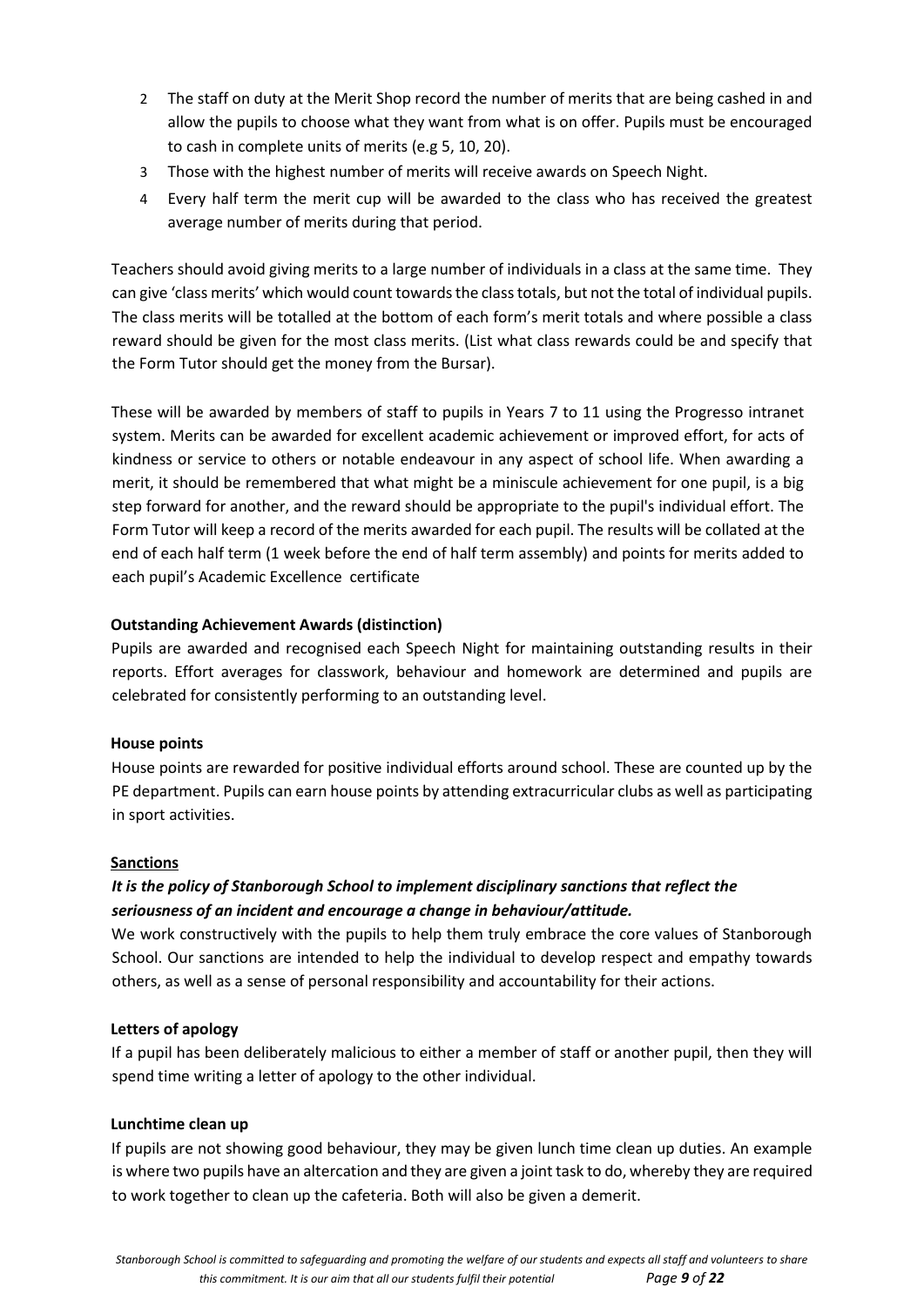# **Demerits System**

Pupils will be given :

- Behaviour demerits
- Academic demerits

# **Behaviour Demerits:**

Misdemeanours are categorised as 'serious' and 'very serious'. For serious misdemeanours, behaviour demerits are given. For misdemeanours classified as very serious the Discipline Committee will decide on the punishments which will be recorded in a pupil's file. Pupils can also be placed on report, for a specified time period.

A demerit normally should be given for the following serious offences:

- Rudeness/insolence to students.
- Swearing.
- Late to class twice (in the same subject).
- Late to school three times in 2 weeks (non travellers), five times in 2 weeks (travellers) must clear lates with excuse by 3:30 pm same day.
- Not bringing books or equipment to class twice.
- Poor corridor behaviour twice.
- Eating in unauthorised areas twice.
- Being out of class without permission (no corridor pass).
- Littering.
- Consistent disruption in class.
- Not attending a punishment or detention.
- Chewing gum.
- Mobile phone ringing in class
- Use of Mobile phone during school hours
- Being at the locker between lessons :except when going for PE and Swimming

# Academic Demerits

- Not handing homework in on time the teacher gives them the chance to hand it in the next day and if they don't hand it in, they are given a behaviour demerit.
- Homework completed to a low standard
- Incomplete homework
- Incomplete classwork

This does not mean demerits cannot be given for other infractions of the rules. Demerits will be totalled on a half-termly basis. Within this half-term the following actions will take place:

| Demerits | Actions                                                                                                                                                                             |
|----------|-------------------------------------------------------------------------------------------------------------------------------------------------------------------------------------|
| Points   |                                                                                                                                                                                     |
|          | Tutor interview and half-hour detention. Letter to parents listing demerits.<br>Warning of being placed on report at 6 demerits and informed of being assigned<br>a personal tutor. |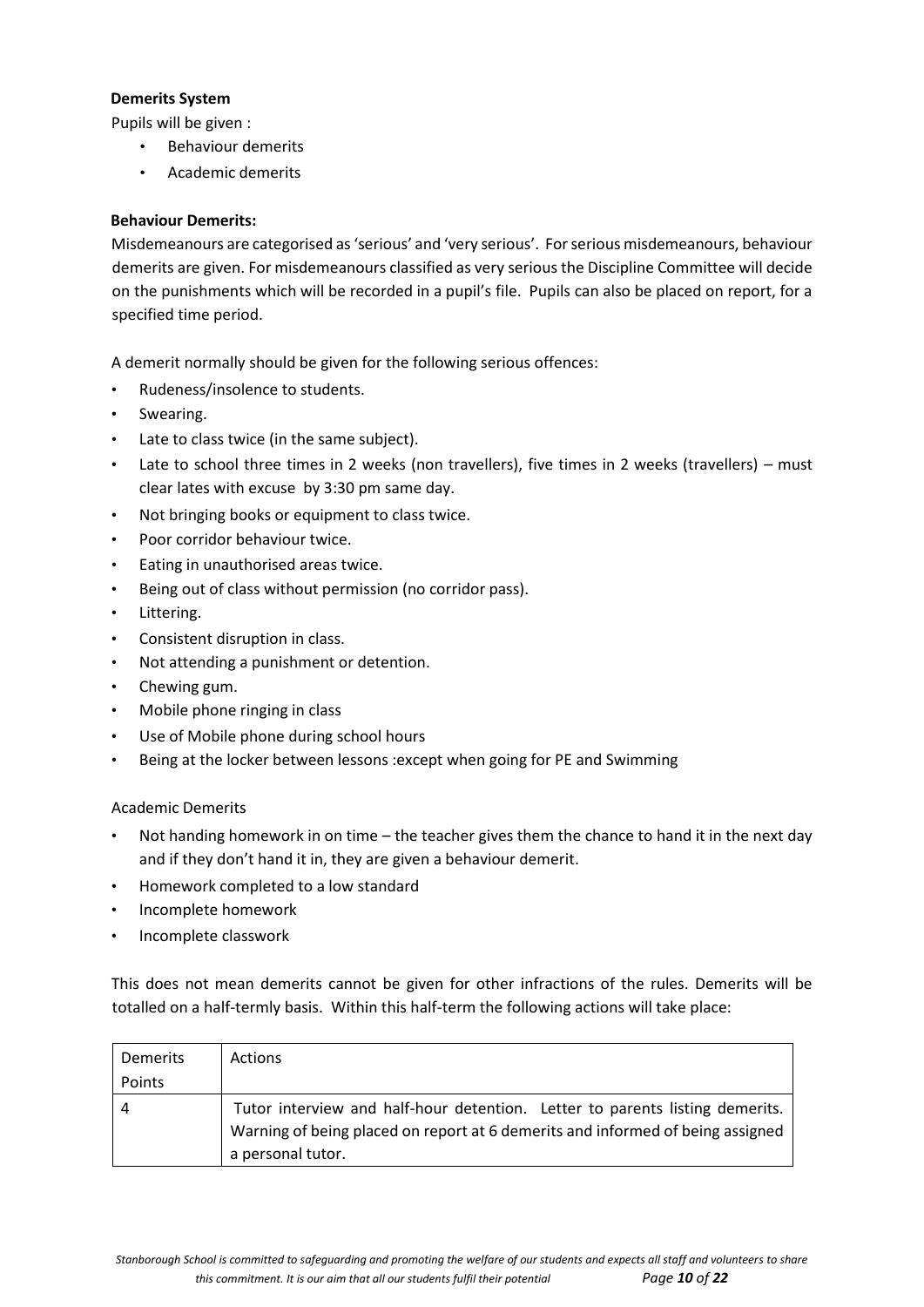| 6  | Students placed on report (academic or behaviour demerits - however these will<br>not be added together to reach the total). When on report students will be<br>assigned the support of a personal tutor. Students should be kept on report for<br>the period of one half-term. Students will be taken off report if they incur fewer<br>than 6 demerits in the next half term. |
|----|---------------------------------------------------------------------------------------------------------------------------------------------------------------------------------------------------------------------------------------------------------------------------------------------------------------------------------------------------------------------------------|
| 8  | Senior Teacher detention – one hour. Parent interview or notified in writing and<br>warning of one-day suspension at 12 demerits.                                                                                                                                                                                                                                               |
| 12 | One-day suspension and return on report. (A warning must be given before the<br>one week suspension on the basis of demerits. If the total is reached too quickly,<br>students will need to be given a specific goal i.e. three more demerits or less than<br>6 in the next half-term before suspension comes in force.)                                                        |
| 16 | Discipline Committee meets. A probable one-week suspension and probation.                                                                                                                                                                                                                                                                                                       |
| 20 | Serious parent interview and personal arrangements/warnings.                                                                                                                                                                                                                                                                                                                    |
| 24 | Warning of expulsion and negotiate sensible arrangement or time off school with<br>parents.                                                                                                                                                                                                                                                                                     |
| 28 | Expect permanent exclusion after Board action.                                                                                                                                                                                                                                                                                                                                  |

Punishment for 16 demerits are subject to discretionary review by the Headteacher. In addition to the half termly total and actions, a cumulative system will operate which includes academic demerits. This operates for demerits gained in the same or consecutive half-terms. If in one period (half-term) a pupil scores 6-11 demerits, he/she goes on report and carries forward a 'handicap' of 4 demerit points for the next period. (The hour detention will not apply.)

A pupil scoring 12-15 would start the next period with a handicap of 6 (and be on Report). A pupil scoring 16 or more would start the next period with a handicap of 8 and would be on probation. At the end of any period, handicaps are not counted in calculating status for the next period only fresh demerits. But the handicap system will simplify moving students 'up the scale' of sanctions.

| Score Last Period | Handicap |
|-------------------|----------|
| $6 - 11$          |          |
| $12 - 15$         | 6        |
| $16 +$            |          |

| Demerit                     | Action                                                                                    |
|-----------------------------|-------------------------------------------------------------------------------------------|
| Points                      |                                                                                           |
| 8, 8/12                     | Parents invited to meet with the Year Tutor. Pupil on extended report.                    |
| $8, 8, 8,$ or 12, $ $<br>12 | Discipline Committee, probable probation. Parent called in and pupil signs a<br>contract. |

When a pupil is on probation, the following holds:

- Totals of 6 and under for two half-terms in both areas academic and behaviour means removal from probation. Over these totals, probation remains.
- Two or more 8/12 marks consequently or simultaneously results in a further Discipline Committee – probable one-week suspension. Probation remains. In the case of the major problems being academic the suspension might mean internal for a shorter period.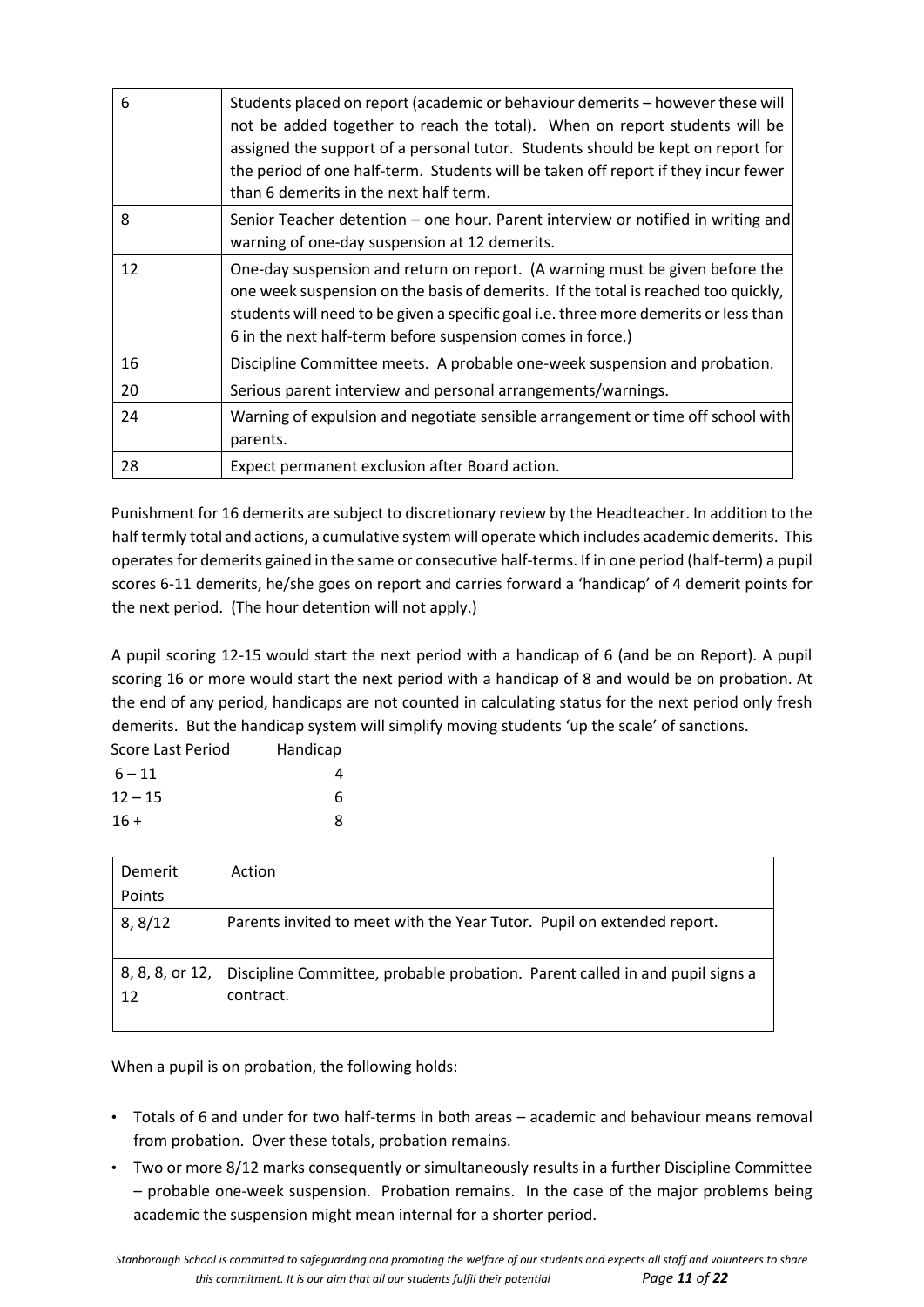- A further mark of 16 or above in behaviour would be taken particularly seriously and will probably lead to a minimum of a one-week suspension and could lead to permanent exclusion.
- Probation is re-considered on a half-termly basis. The maximum length of time probation will be renewed is usually two terms. However, a student clearly not taking probation seriously may be asked to leave before that time has elapsed.

# **PUPILS ON REPORT**

- 1. Pupils are on Report at 6 demerits
	- a) 6 academic demerits will put a pupil on Report (academic)
	- b) 6 behaviour demerits will put a pupil on Report (academic/behaviour)
	- c) academic and behaviour demerits will not be added together to reach a total.
- 2. When on Report, pupils will be offered the support of a Mentor.
- 3. Pupils will be put on Report for a period of one half-term or six school weeks if the threshold is reached early in the term.
- 4. At the end of the period on Report:
	- a) A pupil incurring fewer than 6 demerits is taken off Report
	- b) A pupil incurring between  $6 12$  demerits is put on Report again.
	- c) A pupil incurring 12 or more demerits will be put on probation and stay on Report although the Mentor may/may not continue to work with him/her.

These guideline thresholds may be varied for the Pupil Review meeting taking the advice of the Mentor.

#### **The Pupil's Guide to being on Report**

This guide is to help you understand what being on Report is all about and what to expect if it should happen to you.

#### Why?

Basically, people are put on report for one of two reasons: either your behaviour is causing us all problems or you are having difficulty keeping up with the work.

#### What will happen?

Two things happen to students on report: First of all, every teacher you have keeps a closer eye on you to see that you are getting on all right.

Secondly, you will be asked to choose a teacher to be your Mentor. You are not guaranteed to get your first choice of teacher, but it will be someone you feel you can get along with. Your Mentor will not normally be a member of the Senior Leadership Team.

#### What will the Mentor do?

The job of the Mentor is to help you get off report as quickly as possible.

You can discuss the reasons why you were put on report with them and ask them to help sort out any issues you have with other teachers or assignments. The Mentor will want to look at the reasons for your being on report very carefully with you, and help you sort out ways of overcoming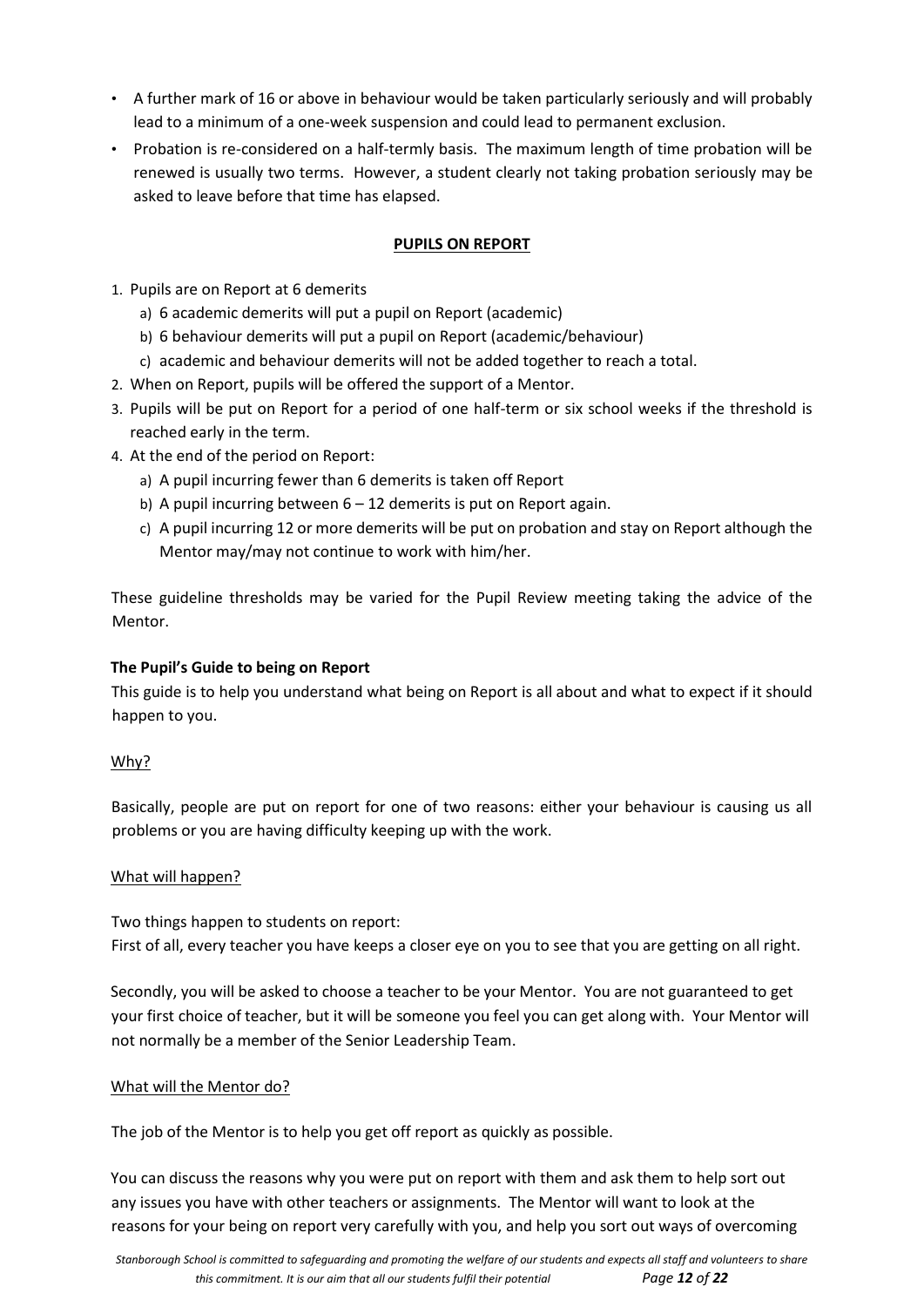any problems. In a way, the Mentor is a bit like a counsellor, and you can talk to them about whatever is making life hard for you.

- If you are really badly behaved and getting into big trouble, the Mentor will make clear what you are in danger of having happen to you.
- What happens after a period on Report?
- The fact that you have been on report will always be on your school record, with a note of how you got on.
- If you sort out your problems and everything goes well, you can put it behind you and not worry about it.

If you don't respond to the help we are trying to give through the Report process, the next steps of our discipline policy will come into play. You will receive the normal punishments and notices for you demerits total, from the Senior Teachers, including perhaps being put on probation. Your Mentor will probably still try to help you, though.

# What about my parents?

Of course, your parents/guardians will be told all about everything that happens to you and asked to help however, they can.

# General Guidelines:

- Teachers should only give one demerit at a time.
- If the same teacher is giving the demerits for the same action to the child over a period of time, other methods of discipline should be explored.
- In the case of "larger" infractions and where pupils have been sent to the senior teacher, the senior teacher can give up to three demerits. No further action should then be taken by the original teacher.

ALL OF THESE ARE UNDER CONTINUAL REVIEW AND ARE A GUIDE ONLY TO ACTIONS TAKEN BY THE SCHOOL.

# **Very Serious Offences:**

- Wilful disobedience to a teacher.
- Any incidents relating to drugs, cigarettes, alcohol, offensive weapons.
- Direct insolence/rudeness to staff.
- Vandalism.
- Stealing
- Truancy.
- Sex Misdemeanours Bullying (Safeguarding)
- Assault.
- Fighting.
- Bringing school into disrepute.
- Any act that puts at risk the health and safety of pupils and teachers.

These misdemeanours are brought to the Senior Teacher or the Headteacher and taken to the Discipline Committee. The Discipline Committee has the right to the following options:

- Take no action but record the incident.
- Suspension (period determined by the seriousness of the offence).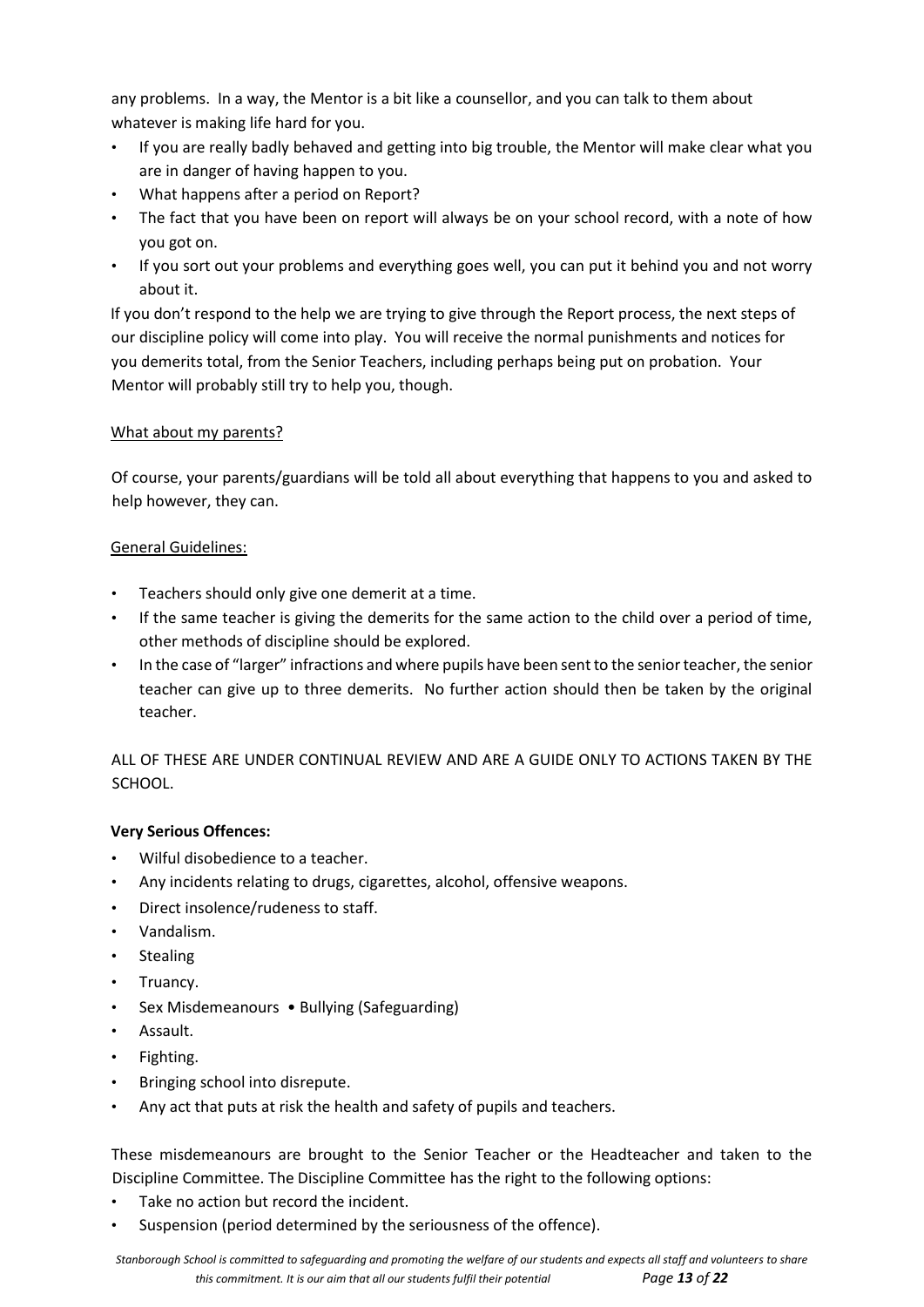• Recommendation for permanent exclusion.

The parent will be informed in writing of the decision of the Discipline Committee with the relevant warning of further disciplinary action following a second very serious misdemeanour. If a subsequent very serious offence is brought to the Discipline Committee, it will take into account any previous decisions (including academic demerits) and it reserves the right to recommend permanent exclusion on consideration of the seriousness of those subsequent offences. All such decisions are recorded.

#### **General Guidelines Regarding Demerits**

All staff members should only give one demerit at a time. If the same staff member is giving the demerits for the same action to the child over a period of time, other methods of discipline should be explored. In the case of "larger" infractions and where pupils have been sent to the senior teacher, the senior teacher can give up to three demerits. No further action should then be taken by the original teacher.

#### **Other Punishments**

Detentions: Detentions may be set for homework not done, time wasting etc. Class teachers may set detentions for up to half an hour for bad behaviour, and one hour for homework not done. Senior teacher may set one hour detentions. This will be automatic in some cases such as truancy. All form teachers should access the database to determine the status of pupils in their forms and take appropriate action (e.g letter home). A record of students in detentions will be maintained by the Senior Teacher. This will allow staff to make arrangements for sharing detention duties. Twenty-four hours' notice should be given to parents of an after school detention. staff are permitted to keep pupils back for ten minutes after school, where necessary.

Report forms: Two types of report forms are available- academic and behaviour reports. The behaviour report form should be used only over a short period of time, and should record specific concerns (e.g. lateness to class, not having equipment). These should be reviewed daily with the child by the form teacher and copies kept on file. The weekly reports are for longer term evaluation of a pupil's progress. Forms should be returned to the form teacher weekly and the form teacher should discuss the reports with the pupil. Copies should be sent to the parents and the originals kept on file. Pupils are put on report by agreement of the members of the discipline committee.(this does not sound right. Why should copies be sent to parents? The discipline committee does not make the decision to place a pupil on report. A weekly summary of the comments from the reports could be sent to parents, We could do a template for the Form Tutors.)

Contract: Where particular and consistent problems emerge, a child may be asked by the discipline committee to agree to a contract of behaviour. The agreement will be shared with the parents/guardians and progress monitored closely, in the first place by the form teacher. The method of monitoring will vary with the contract but should be clearly stated to the pupil, along with the consequences of the contract being broken.

#### **Records**

It is important that accurate records be kept of disciplinary actions; therefore, the reason for the demerit and for keeping report forms on file. There is also a book to record the outcomes of disciplinary meetings, in the Headteacher's office.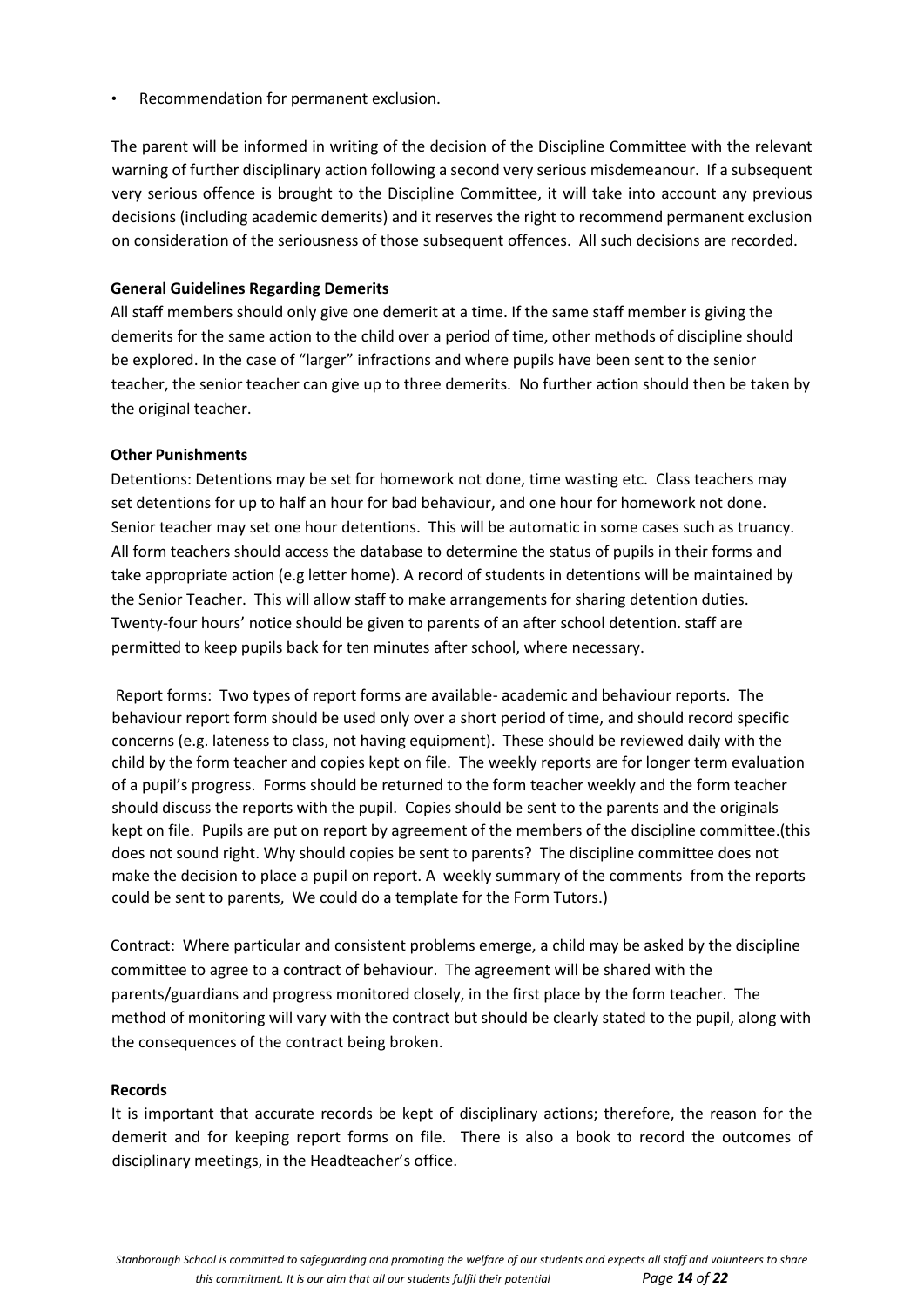## **Introduction of Rules and Discipline Procedures**

All form teachers should spend the first form period discussing rules, expectations and the outline of the discipline policy. Major issues will also be discussed in assembly periods. Class teachers should set up ground rules in their first classes so that each class understands expectations and what is likely to happen should these be contravened. It is important that any threats can and will be backed by action if necessary. It is recommended that teachers also introduce a system of recognising good behaviour and work in their classrooms. Class teachers should also be as consistent as possible in applying the rules. In most situations, a warning should be given before action is taken. No physical force should be used at any time, and only in essential situations should a pupil be physically restrained (e.g. serious threat to himself/herself or another individual, with other warnings ignored).

#### **Discipline around the School**

Discipline around the school is the responsibility of all staff. This includes any behaviour in the corridors which contravenes Health and Safety policies. Incidents of bullying and fighting should be responded to immediately and referred to the appropriate staff member. Courtesy and thoughtfulness should be commended.

# **Discipline Committee/Suspension/Exclusions**

The discipline committee consists of the Headteacher, Assistant Head, the senior teacher, the form teacher, the chaplain (advisory), and in the case of boarding students, the Boarding Head. A discipline committee should meet in the case of any action (or accumulation of actions) which could result in suspension or exclusion. When an action needs to be taken quickly and the discipline committee members are not available for consultation, the Headteacher may take an immediate decision to suspend, pending the meeting of the discipline committee which, when meeting, will agree the date suspension should end or recommend permanent exclusion. All exclusions must be ratified by the School Board and the parents may appeal the decision to the Board.

#### **Discipline Sanctions**

- All staff must be consistent in following the school discipline policy in every area- e.g. Rudeness, lateness, homework, littering and vandalism, bullying, uniform, demerits/ merits, corridor passes, lockers, corridor behaviour. (See Teacher Handbook)
- Discipline must follow the lines of responsibility: (Teacher Handbook) a. Class teacher b. Form teacher
	- c. Senior teacher
	- d. Headteacher
- Uniform infringements: Form teachers to implement a half-hour detention once a week for any of the following infringements if the child comes WITHOUT A NOTE: a. Incorrect footwear
	- b. No tie
	- c. No Blazer
	- d. Incorrect skirt or trousers
	- e. Incorrect skirt or blouse
- If the pupil has a note, the form teacher signs the note for the pupil to carry all day. The Form teacher must send letters out weekly. If the problem is not resolved within a week, the Senior Teacher will contact the parents by letter or phone to discuss the matter and a plan of action taken. If the parent takes no action, the matter is referred to the Head Teacher.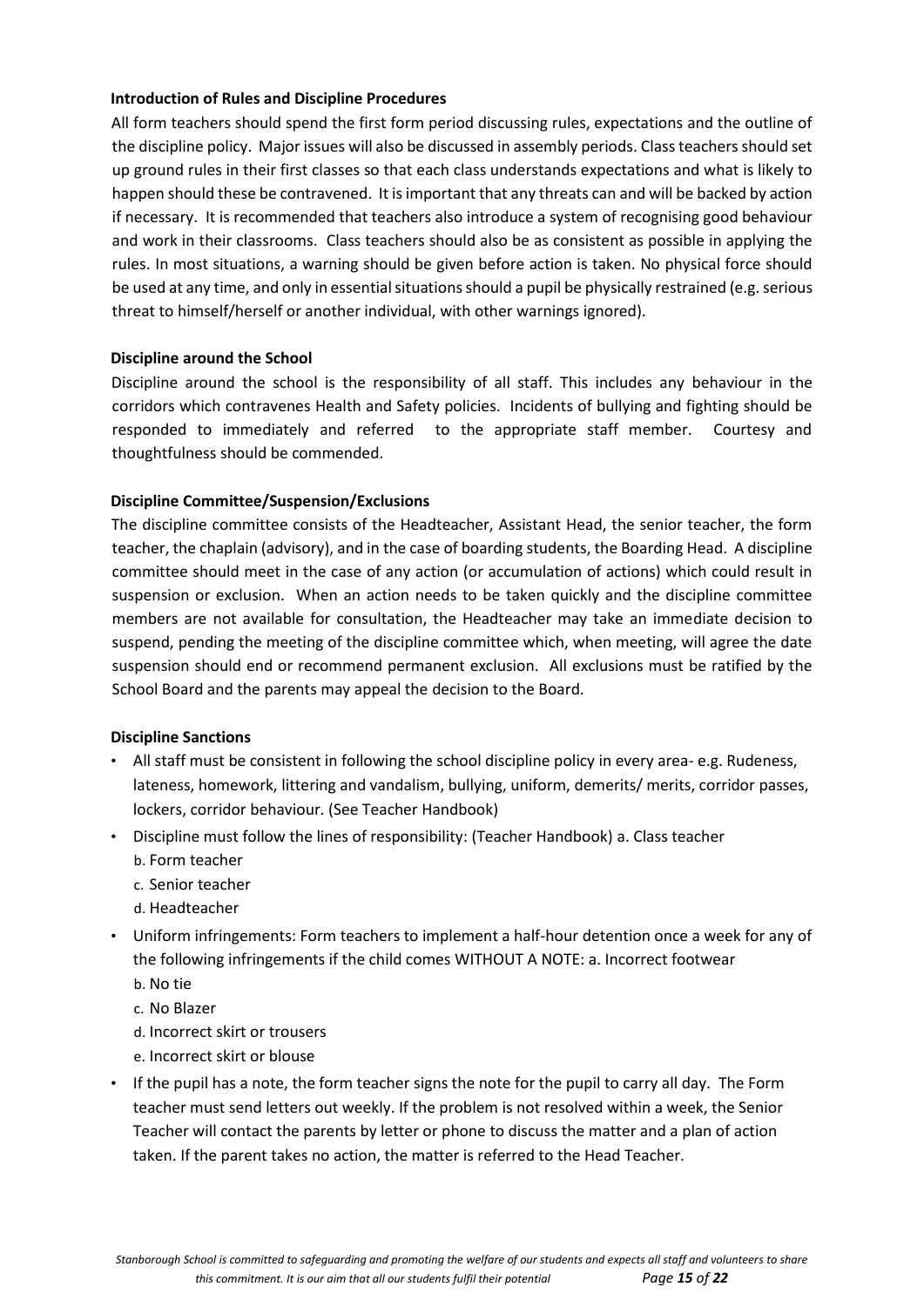- Shouting and running in the corridors or on stairways by pupils is strictly forbidden. Anyone caught in the act is warned by the teacher observing it or by the teacher on duty. Two infringements of this rule will incur a behaviour demerit (and a detention).
- The pupil entrance and corridor doors will be locked at 3:45 pm. Pupils kept in for detention or for homework clubs, etc. will need to be let out of the front door. The front door will be locked after 5 pm.
	- (Note: Teachers are responsible for shutting windows and locking classroom doors before leaving.)
- Lateness: Lateness to class twice will incur a demerit and detention. (The detention must operate.)

Lateness to school:

Non-travellers: 3-5 lates in 2 weeks Traveller: 5-7 lates in 2 weeks

Incurs demerit and detention to be supervised once every 2 weeks by all Staff- half hour at lunchtime on a Thursday. Pupils need a warning if near the limit after one week. Excess of these lates will incur 2 demerits and a 1 hour detention. For travel to and from school, Form teachers must inform pupils travelling that there will be spot checks at Watford Junction Station.

# **Code of Conduct**

When moving around the building pupils should:

- Keep to the left.
- Talk quietly.
- Not loiter.
- Walk.
- Stand against the wall

All pupils must use the pupil entrance to access the school, in the morning. The front entrance (reception) may only be used for pupils staying for late classes that finish after the back door is locked. The stairs leading to the front lobby by the offices are for use by staff and prefects only. Between classes, pupils should move quietly and quickly to their next classes. Books should be carried from one full break period to another. During class periods, pupils should only be in the corridor if they have been given a corridor pass. They are not permitted to go to lockers between break times. During lunch time, pupils may use the gym, the outside area, and the back entrance. Any movement elsewhere in the building should be for access only (i.e. pupils moving to and from an appointment or to the toilets). The cafeteria will serve food between 13.30 and 14.10 pm. Pupils arriving after that time may not be served. Politeness to visitors and staff is expected of pupils, at all times while moving along the corridors.

Students who do not maintain the above Code of Conduct may be given detentions or demerits by staff.

Standard of Conduct in Classrooms and Corridors:

- Move from class to class quietly and with consideration for others.
- Lateness is a form of bad manners. Pupils should arrive with the necessary books and equipment promptly for each lesson. Lateness will incur demerits.
- Wait in line quietly, for the teacher at the door of the classroom.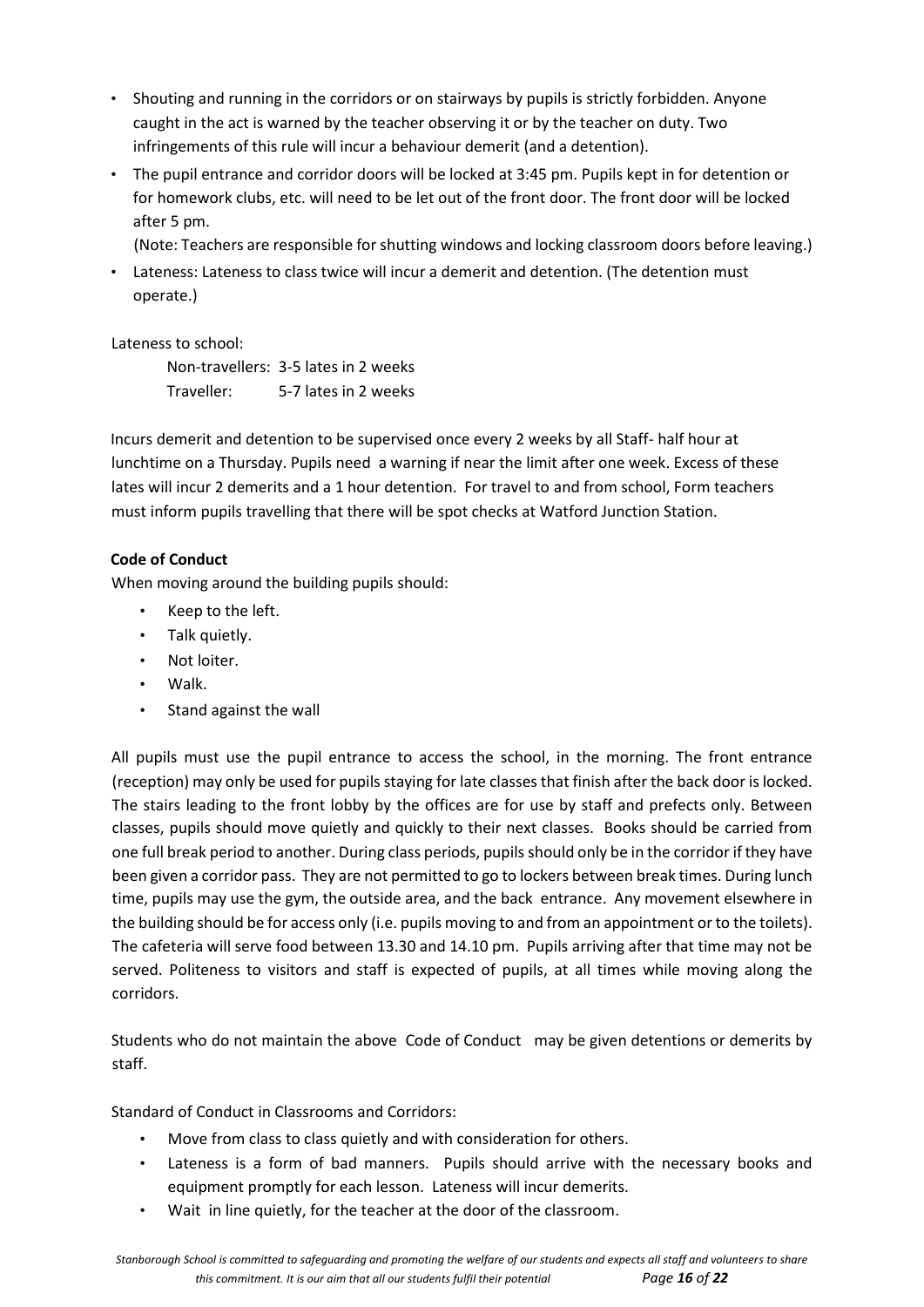- On entering the classroom, go straight to your desk.
- No opening of windows.
- No moving of furniture.
- Prepare quickly and quietly for the work of period for practical lessons
- Answer questions promptly
- Obey instructions promptly
- Indicate by raising your hand if you wish to answer a question or speak.
- You are dismissed by the teacher, not the bell.
- Stand for visitors or on the instruction of the teacher.
- Staff and visitors should be given priority in the corridors and when entering a classroom.

Pupils should conduct themselves with propriety in their personal relationships.

Cycles should only be used for journeys between home and school and must be ridden only on the roads. Helmets must be worn.

Students wishing to bring motorised vehicles to school should apply for permission, producing the valid documents. Access to the estate should be by recognised entrance/exits only. The front entrance to the school building is for parents, visitors and staff only. Outside of school hours, pupils are not allowed to frequent the school buildings and playgrounds, unless permission has been granted on each occasion by a teacher or in case of visits to the Boarding School by Boarding School staff on duty. Any visitor to the Boarding School is subject to Boarding School rules.

# **Code of Conduct in the Dining Room ( This must be changed)**

- Pupils should line up in the dining room, as directed by the staff member/prefect on duty. Queuejumping or rowdy behaviour will mean pupils will lose their place or may be asked to leave the dining room completely.
- Pupils should go to the counter when directed by the staff member or prefect on duty.
- Only staff, prefects, or pupils with a signed note from a staff member may go to the counter directly.
- Trays must be used for collecting food and all the food should be collected in one attempt.
- All food must be eaten in the dining room.
- Proper table etiquette is required at all times.
- Pupils should clear up any spillage they have made.
- After eating, pupils should clear trays properly at the trolley.
- Pupils should not move chairs or tables out of their arranged positions.
- When leaving the dining room, pupils should ensure their place is left tidy and clean.
- All pupils should leave the dining room by 2.15 pm.

# **Classroom Code**

- Pupils should enter the room in an orderly fashion and go to their place immediately.
- Uniform in the classroom should be neat.
- Pupils should not leave their seats without permission.
- Pupils should put up their hands and wait to be recognised before speaking.
- Pupils should respect God, each other and the teacher at all times.
- Pupils should leave the classroom in an orderly fashion and should walk down the corridor.
- The room should be left tidy.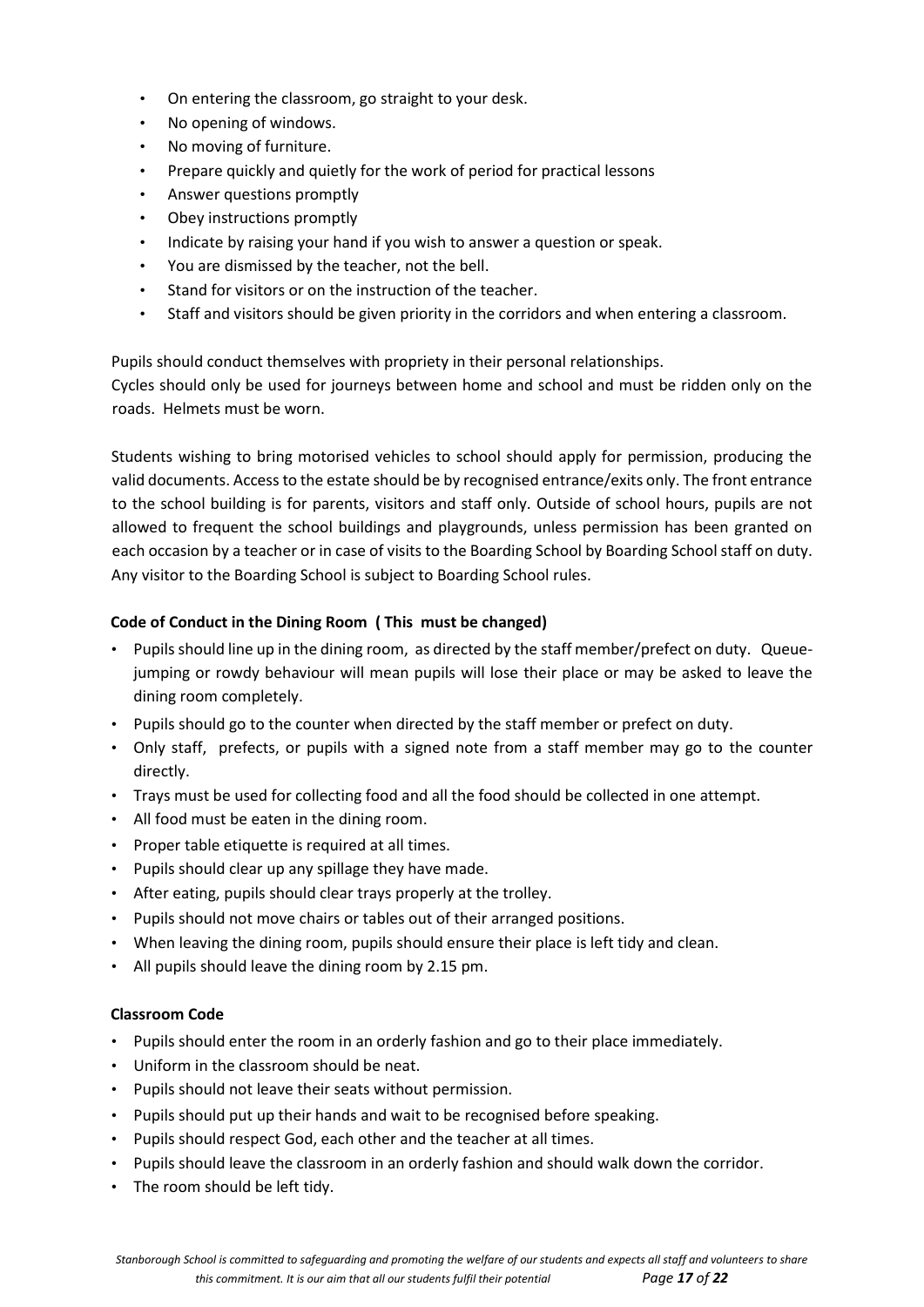- Windows should only be opened or closed, and furniture moved with the permission of the teachers.
- Pupils should sit properly and only on chairs.
- Before the teacher leaves the room, windows should be closed, the door locked and lights turned off.

School detention is given as an outcome of a demerit or for persistent lateness. It is recorded along with the demerit on the Progresso system. Detention will take precedence over all other activities unless agreed with the Senior Teacher or Head Teacher, so that it is a meaningful sanction viewed with a degree of severity. Parents are informed of a detention by email or text message.

# **Guidelines for Staff**

All members of staff are expected to be clear in their understanding of the standards expected of our pupils and to be vigilant in ensuring that any lapses of behaviour, either in or out of the classroom do not go unchecked.

With that in mind all staff should strive to:

- Develop an effective rapport with each individual pupil.
- Establish a feeling of security for pupils by being consistent, firm and fair with them.
- Avoid direct confrontation but deal with situations in a calm and reasoned manner.
- Know the whereabouts of every pupil in their charge at all times.
- Seek advice from the Faculty Leader or Senior Staff member as and when a need arises.

# **Stanborough School Counsellor Option as part of support for Pupils to Self-Manage their Behaviour:**

It may be helpful for an impartial member of staff to become involved or to be consulted. The use of a Counsellor is established as a support mechanism and can be used for on-going behavioural problems or in times of personal need. At Stanborough School, counselling service is provided by Cornerstone Counselling. A service provided by the Church. The Form Tutors, Headteacher or Senior teacher are always available as a point of reference. The Counsellor will maintain a close interest in the behaviour and achievements of the pupils and will liaise regularly with the teacher/s who work most closely with him or her. Sometimes it may well be helpful to remove a disruptive pupil to meet the Counsellor and this can be arranged through the Senior Teacher. As the Counsellor gets to know the pupils better, there should be an input into the behaviour management strategy that is agreed as being the most appropriate? The counsellor may also be used for family mediation group sessions. This is organised through the Senior teacher and Headteacher of School.

#### **Staff Development and Support**

We support our staff in managing and modifying pupils' behaviour through appropriate In Service Education Training (INSET) whereby we bring in specialist trainers to develop staff skills further. We also have detailed supporting documents and clear procedures which enable staff to feel confident in dealing with behaviour accordingly.

#### **Support Systems for Pupils**

Stanborough School places considerable emphasis on the pastoral support for all pupils. We have set procedures for supporting pupils with their behaviour problems. Pupils are supported in their behaviour, through high expectations of positive behaviour instilled in assemblies, Personal, Social, Health, Economic (PSHE) education and Citizenship, class routines, the Pastoral Pyramid and positive role models of staff and older pupils. In some cases, we may refer pupils to outside agencies who will liaise with both the school and the pupil's parents to provide additional support.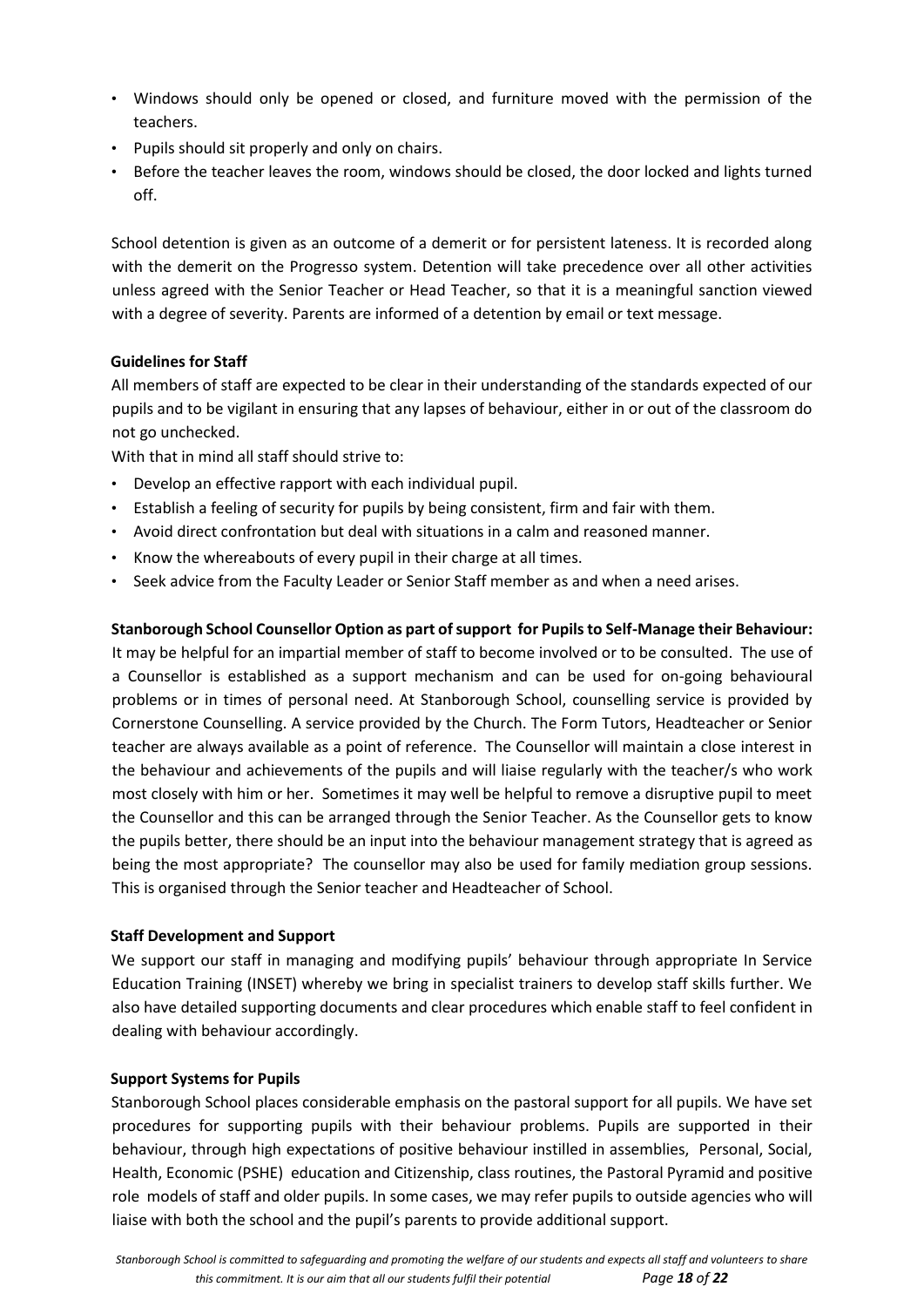#### **Liaison with Parents and other Agencies**

We have strong links with outside agencies including resources such as counselling. In some cases, we may refer pupils to these outside agencies who will liaise with both the school and the pupil's parents to provide additional support. Stanborough School also has access to educational psychologists and the educational welfare service at the local authority.

#### **Managing Pupil Transition**

A Transition Co-ordinator oversees the transition of the pupils from other schools and pupils from Year 11 to further education.

# **Organisation and Facilities**

Within the organisation of the school, there is a total commitment by all the staff team to place pupils at the centre of concern. This is supported by our policy, procedures and working practices. We have a clear ethos and culture along with appropriate educational facilities within our environment which enable pupils to become as personally adequate, socially competent and as independent as their potential will allow.

**Duties under the Equality Act 2010 and supporting Pupil's with special educational needs and disabled Pupils** In accordance with the Equalities Act 2010, the school acknowledges its legal duties in respect of safeguarding and special educational needs. In particular we give due consideration to our children who require such due to their special educational needs or disability when considering behaviour, discipline and sanctions. Adjustments will be made according to the children's individual specific needs. Particular consideration will be given to those Pupils with special educational needs or disability when considering behaviour, discipline and sanctions. Stanborough School takes account of any special educational needs when considering whether or not to exclude a Pupil. Pupils will not be treated less favourably for reasons related to the disability and steps will be taken to ensure this. Steps could include differentiation in the school's behaviour policy, behaviour modification strategies and requesting external help with the Pupil.

All rewards and sanctions must be applied fairly and consistently and in accordance with the School's Equal Opportunities Policy. There will be no discrimination on the basis of gender, race, religion, belief, culture, sexual orientation, special educational needs or disability. The school will always take account of any special educational needs when considering whether or not to exclude a Pupil. Pupils will not be treated less favourably for reasons related to the disability and steps will be taken to ensure this. Steps could include differentiation in the school's behaviour policy, behaviour modification strategies and requesting external help with the child. This policy supports the school community in aiming to allow everyone to work together in an effective and considerate way. The school expects every member of the school community to behave in a considerate way towards others. We treat all Pupils fairly and apply the behaviour policy in a consistent way.

This policy aims to help children grow in a safe and secure environment: helping them to become positive, responsible and independent members of the school community. The school rewards good behaviour, as it believes that this will develop an ethos of kindness, co-operation and self-discipline.

#### **Recording: Incident Log and Sanction Books**

The school keeps a variety of records of incidents of misbehaviour. The class teacher records any significant classroom incidents. These notes should be kept on the school's information management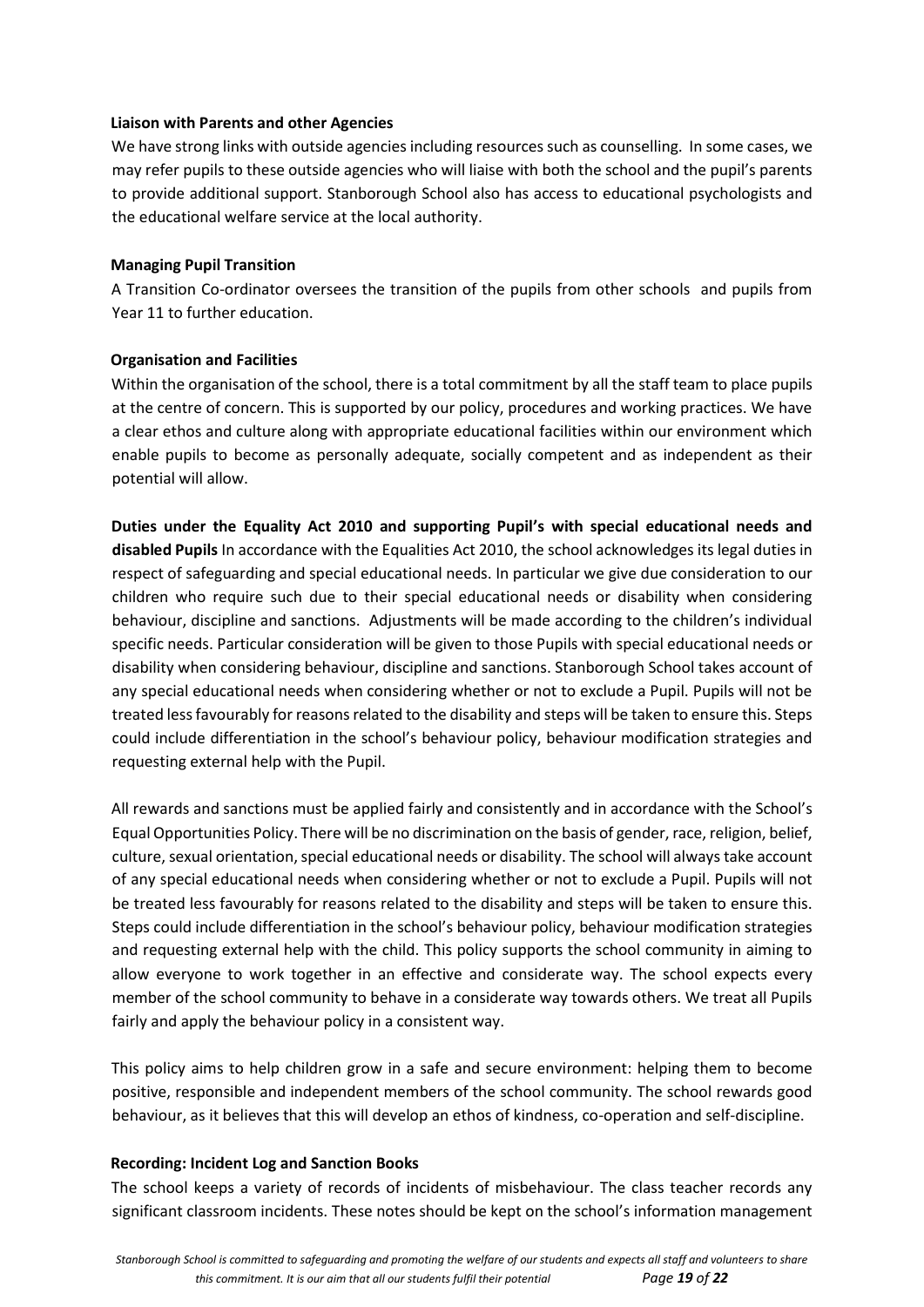system under the notes function. The Headteacher of School, or Senior Teacher records those incidents where a Pupil is sent to him/her on account of bad behaviour. For more serious incidences the staff on duty will email the Form Teacher/Headteacher of School/Senior teacher depending on the seriousness of the situation. Staff on duty also give Merit to reward Pupils who display positive behaviour and kindness during the break times.

## **Fixed Penalty Exclusion and Permanent Exclusions**

Stanborough School will apply its behaviour policies in a consistent, rigorous and non-discriminatory way and all areas of application of these policies will be monitored routinely. Ultimate sanctions at Stanborough School are: • Suspension = Fixed Penalty Exclusion • Expulsion = Permanent Exclusion

Neither sanction is used lightly. The power to suspend or expel a Pupil can only be exercised by the Headteacher or Deputy Headteacher. If the Headteacher excludes a Pupil, the parents are informed immediately, giving reasons for the exclusion. At the same time, the Headteacher makes it clear to the parents that they can, if they wish, appeal against the decision to the Chairman of the Board. The school informs the parents how to make any such appeal. It is the responsibility of the Board, with the help of the Headteacher and SLT to monitor the rate of exclusions, and to ensure that the school policy is administered fairly and consistently.

Please refer to our Exclusion Policy for extreme cases, and also our Anti-bullying Policy .

# **Behaviour outside school (See Behaviour Management on Educational Visits and Off-site Activities)**

Pupils' behaviour outside school on educational visits and sports fixtures is subject to the school's behaviour policy. Bad behaviour in such circumstances will be dealt with as if it had taken place in school. Parents sign an agreement before Pupils attend residential visits that acknowledge, in cases of serious bad behaviour, they will collect their Pupil from the venue. The Headteacher will not allow Pupils to participate in an educational visit (including residential visits) if their behaviour at school indicates that the Pupil's presence on the activity will be prejudicial to good order and/or safety. Any serious offences whilst on an educational visit will result in the parents having to collect their Pupil from the venue at their own expense.

#### **Pupils' Conduct outside the School Gates**

Any Pupil found to show misbehaviour or bullying outside the school gates (including Pupils travelling to/from school, on an educational visit, wearing school uniform, or where a Pupil can be identified such as through an email etc.) that is witnessed by a staff member or is reported to the Headteacher; will be subject to proportionate disciplinary measures. External misbehaviour includes: behaviour that could have repercussions on the orderly running of the school, posing a threat to another Pupil or member of the public, or behaviour that could adversely affect the reputation of the school. This will follow the serious misbehaviour process mentioned above and could lead to exclusion from the school.

#### **Behaviour of Parents on/off the School Premises**

It is expected that parents will comply with our school regulations regarding dropping off and collecting their children and when on the school premises. Parents must on arrival at the school, ring the buzzer and report immediately to the School Office, unless they are collecting their child from a club. They may not wander around the school premises unaccompanied, unless permission has been sought e.g. to collect an item of uniform. Parents should not become angry publicly, and if they have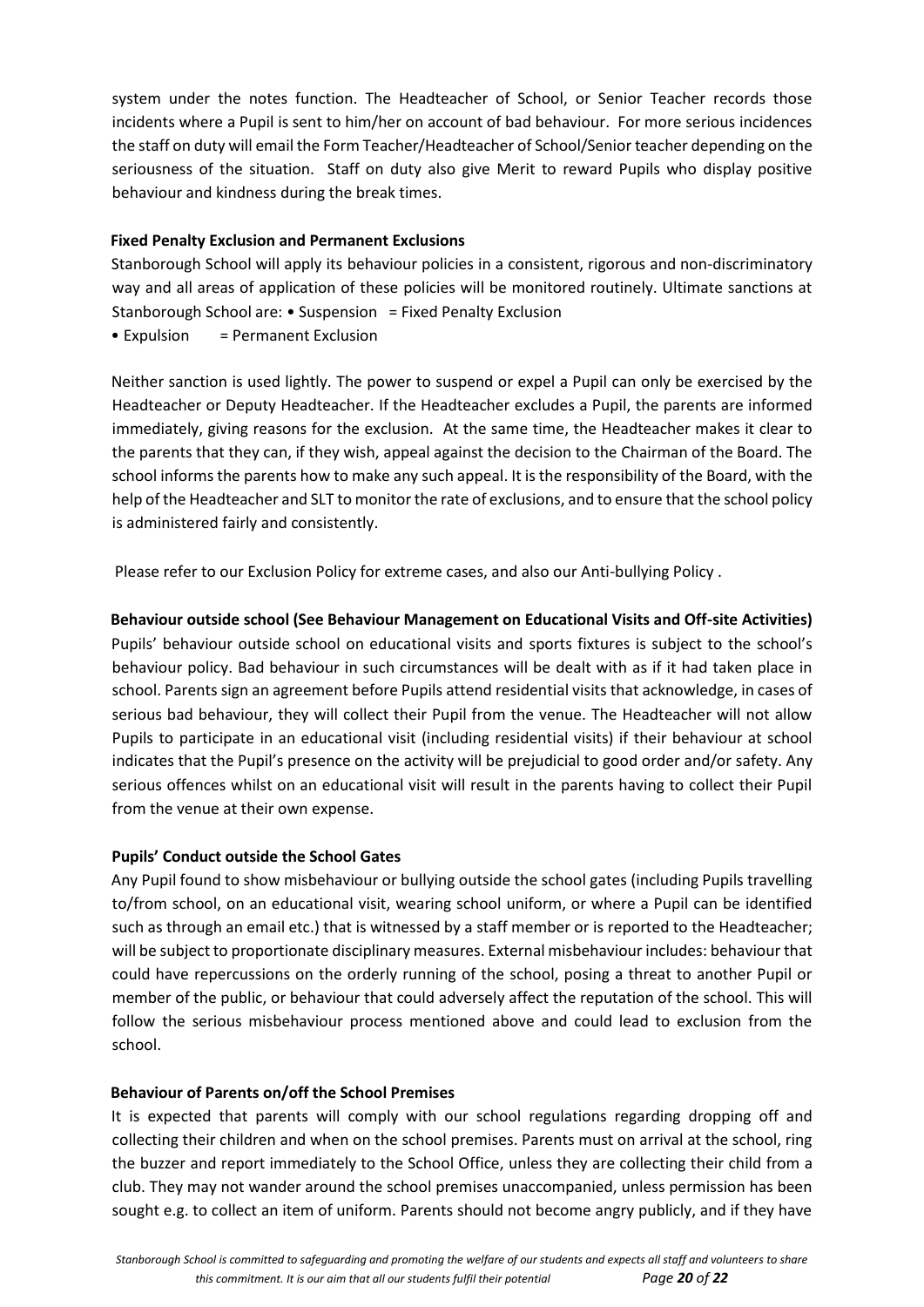a problem this should be dealt with in privacy with the person concerned and if necessary with another member of staff. Complaints should be handled according to the Complaints Procedure.

Parents do not have permission to turn up at the school during school hours unannounced demanding to see their child's teacher. If this happens, and they refuse to leave, they will be escorted off the premises. Parents may not meet class teachers when they are teaching and appointments must be made. If there is a court order against a parent seeing their pupil, the school will abide by the conditions of the order. For example, a parent who has been banned from entering the school premises is trespassing if he or she does so without permission and the police will be called.

A note must be written if a Pupil has to be taken out of school hours e.g. for a doctor's appointment. The pupil will then be collected by a member of the office staff ready to meet the parent at the appropriate time. The Pupil is then signed out and back in again on return. Parents should not approach other parents on the school premises concerning external matters. Matters concerning Pupils in the school should be handled objectively through the school and not solely between parents.

# **Anti-Bullying**

For information on how we deal with incidents of bullying, please see our Anti-Bullying policy. If a case occurred several times, is severe or persistent strong sanctions, such as exclusion, would be implemented.

# **Corporal Punishment**

Under section 131 of the School Standards and Framework 1998, corporal punishment is prohibited in all schools and is a criminal offence. The school policy is that under no circumstances will corporal punishment be used. The prohibition includes the administration of corporal punishment to a Pupil during any activity whether or not within the school premises. The prohibition applies to all 'members of staff'. These include all those acting in loco parentis, such as unpaid, volunteer supervisors. The verbal threat of corporal punishment is also strictly forbidden.

# **Punishments that are humiliating or degrading will not be used.**

# **The following sanctions / punishments will never be used:-**

- Corporal punishment.
- Any form of hitting of a ppupil (including hitting a Pupil in anger or retaliation)
- Deprivation of food or drink.
- Enforced eating or drinking.
- Prevention of contact by telephone to parents or any appropriate independent listener or helpline.
- Requirement to wear distinctive clothing.
- Withholding of any aids or equipment needed by a ppupil.

# **Physical Restraint**

Teachers may use 'physical intervention' to avert 'an immediate danger of personal injury to, or an immediate danger to the property of, a person' (including the child). The position is stated in DfE Guidance Behaviour and Discipline in Schools. Teachers in our school do not hit, push or slap Pupils. Staff only intervene physically to restrain Pupils to prevent them injuring themselves or others, damaging property or committing a criminal offence. Details of such an event (what happened, what action was taken and by whom, and the names of witnesses) are brought to the attention of the Headteacher and recorded in the Pupil's personal file. The Pupil's parents are informed on the same day. Records are kept of when force is used and parents are informed. Training and Guidance is given